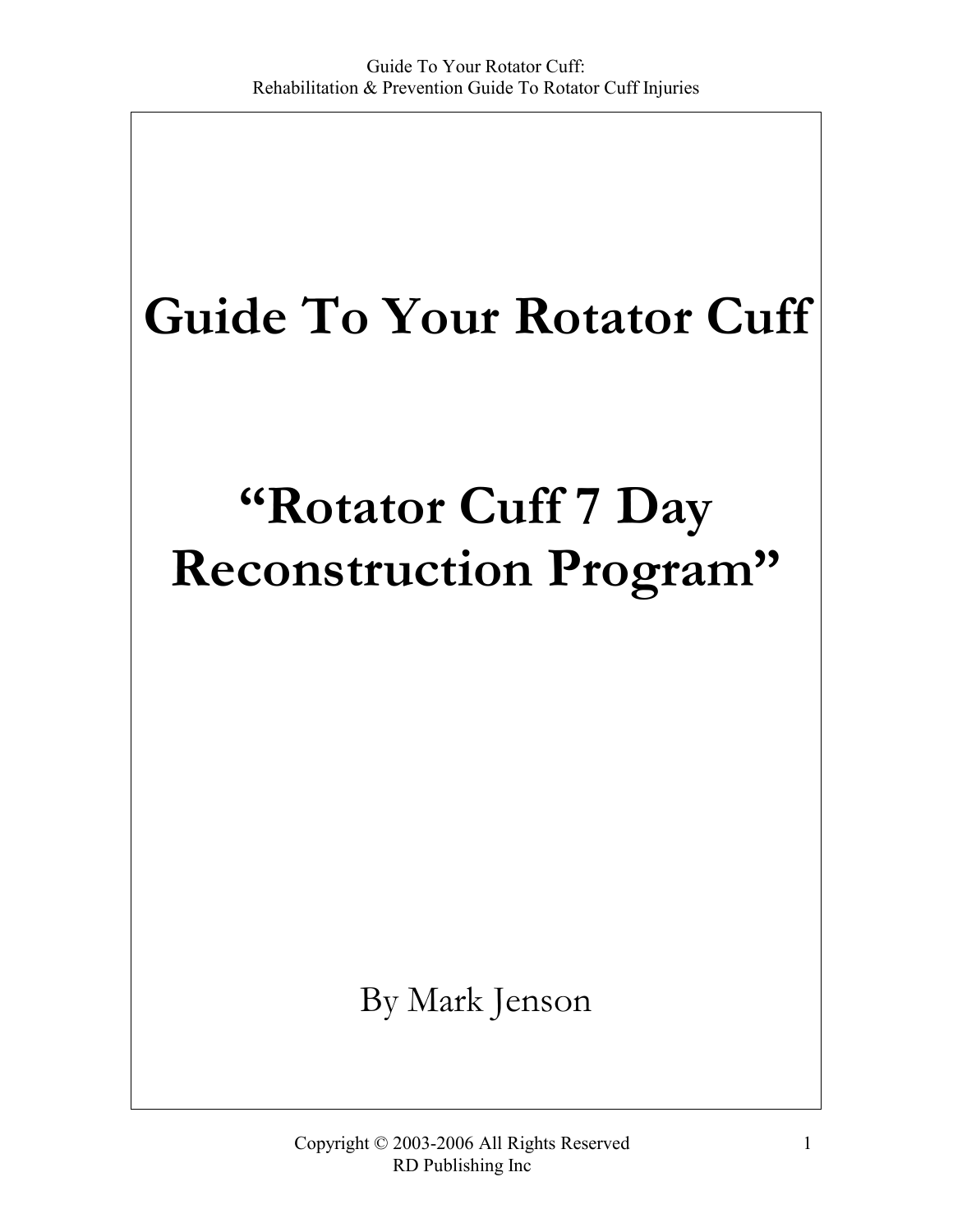### Table Of Contents

| <b>Table of Contents</b>                    | 2  |
|---------------------------------------------|----|
| Introduction                                | 3  |
| Symptoms                                    | 5  |
| <b>Muscle Groups</b>                        | 7  |
| <b>Background of Rotator Cuff Disease</b>   | 10 |
| How is it Diagnosed                         | 12 |
| What happens if not repaired                | 12 |
| <b>Injury Prevention</b>                    | 13 |
| Rotator Cuff & Shoulder Rehabilitation      | 17 |
| <b>Rotator Cuff Strengthening Exercises</b> | 21 |
| <b>7 Day Reconstruction Program</b>         | 25 |
| Demonstrations / Photos                     | 27 |
|                                             |    |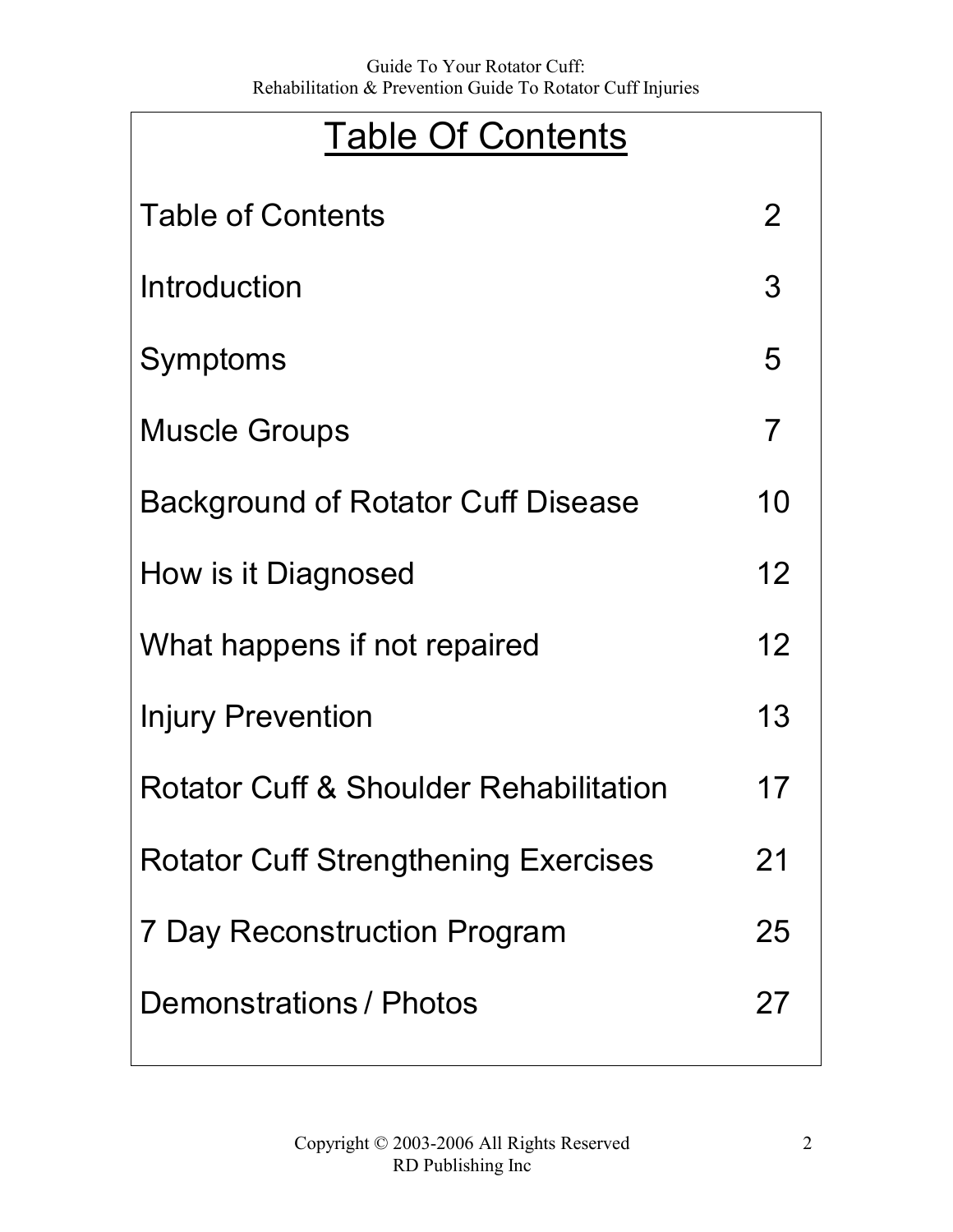### Introduction

Just about everyone at some point in their life will experience shoulder pain. Our shoulders have developed to be extremely mobile and flexible so that we can use them in our day-to-day lives. Yet, as humans, we tend to put a lot of stress on them during these day to day activities. We especially put excessive stress on our shoulder joints during heavy labor type work, sporting and competitive activities. In competitive sports, where physical mobility is extremely important, the rotator cuff and shoulder joints experience some really heavy wear and tear. And in order for anyone to achieve the proper mobility and flexibility in their shoulder joints, it is absolutely crucial that the muscles and tendons in the rotator cuff function properly. All of the muscle groups in the rotator cuff joint work to ensure the consistent ability to move your arms in all the directions you need them to go.

To really appreciate what your rotator cuff muscle group does for your mobility and how it helps you immensely in your day to day life…just take a look around. Find the first object that you see.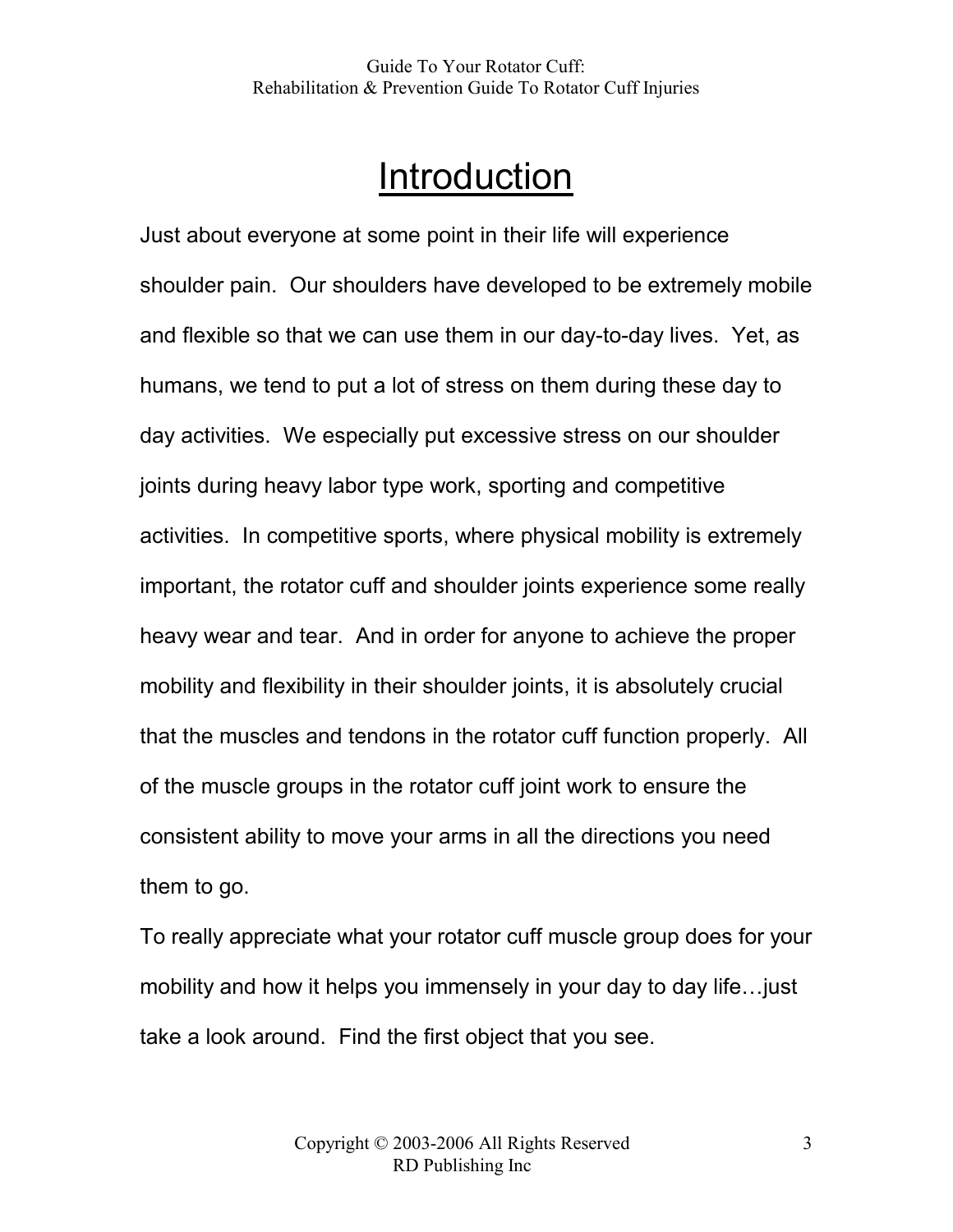Now pick it up in one hand.

Now hold it over your head (if it's not too heavy)

Now hand it over to your other hand.

Most of the movements you just made were thanks to your Rotator cuff. While some of the finer, more specific movement was certainly controlled by your elbow joints, or your wrist, fingers and hand, it was your shoulder (or rotator cuff) that allowed all the other joints to move to the location you needed them to be!

When one suffers from a rotator cuff injury they typically experience a dull ache in their shoulder or upper arm. At times it can even become a sharp pain that can really dissuade you from wanting to use your shoulder at all. Many people experience this pain when they sleep awkwardly on their shoulder, others will feel the pain when they attempt to lift their arms over their head. The pain associated with these movements is typical for someone suffering from a Rotator Cuff injury.

As you can imagine, rotator cuff injuries such as tears in the muscle or bursitis are frequently caused by overuse of the muscles or trauma during some sort of physical feat. Other times it can happen with accidents where you fall awkwardly on your shoulders and natural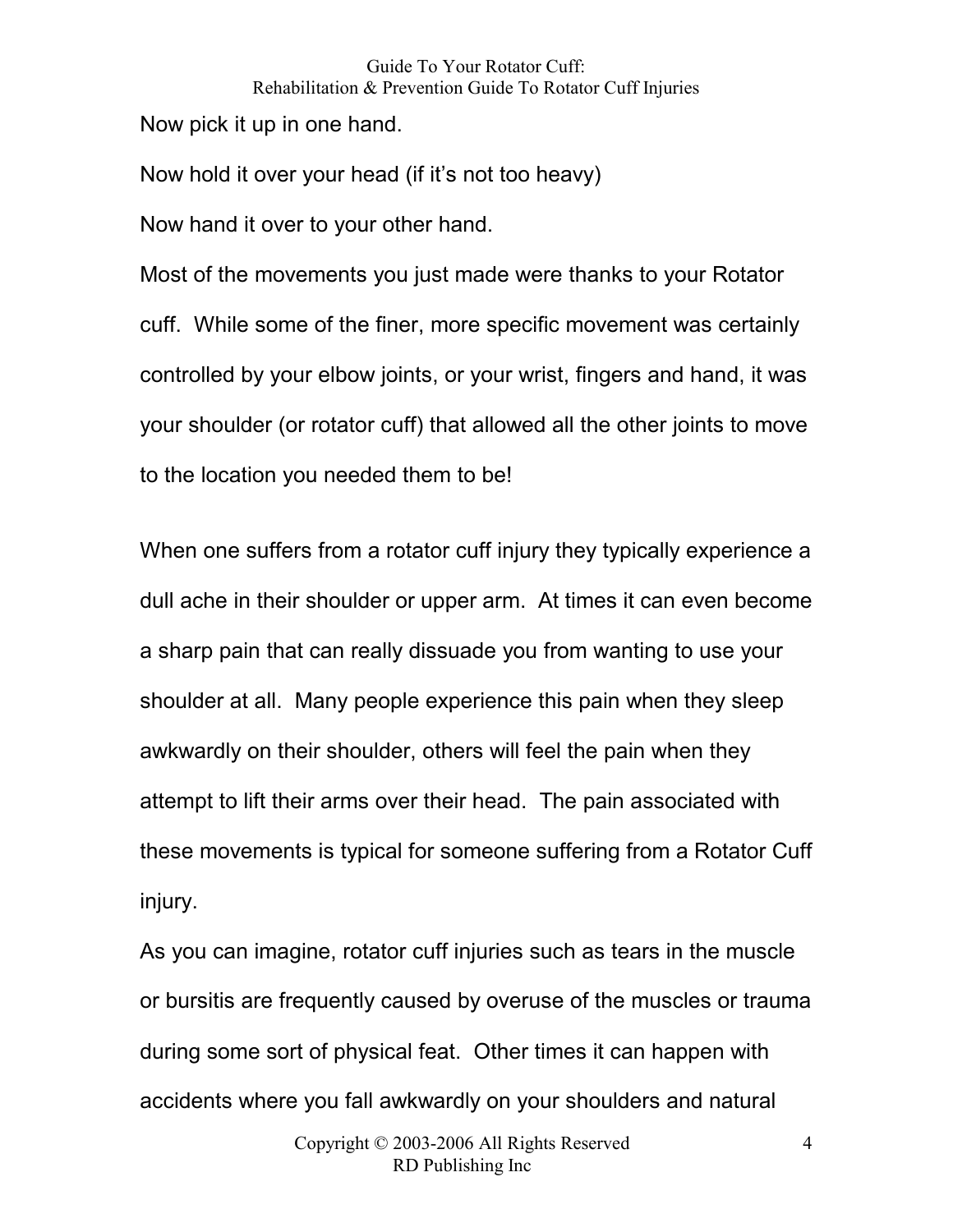deterioration also can lead to these injuries.

### Symptoms

There are typically about 5 solid ways to know if you have a tear in the muscle in your rotator cup. These symptoms are:

**Pain:** usually on the top and in the front of your shoulder and sometimes the pain can be in the side of your shoulder. This dull, aching pain or sometimes a sharp pain is especially worse when you are performing any activity where you reach above your head.

Stiffness in the shoulder. This stiffness occurs because it either hurts to move or you simply cannot move it because you are too weak. Immobility of the shoulder over time makes things much worse.

Weakness: with the pain that comes with rotator cuff tears also leads to the degeneration of the muscle which, in turn, leads to weakness of the muscles. This is particularly prevalent, again, with any type of activity where you reach above your head. It could be as simple as lifting your arm up to reach for something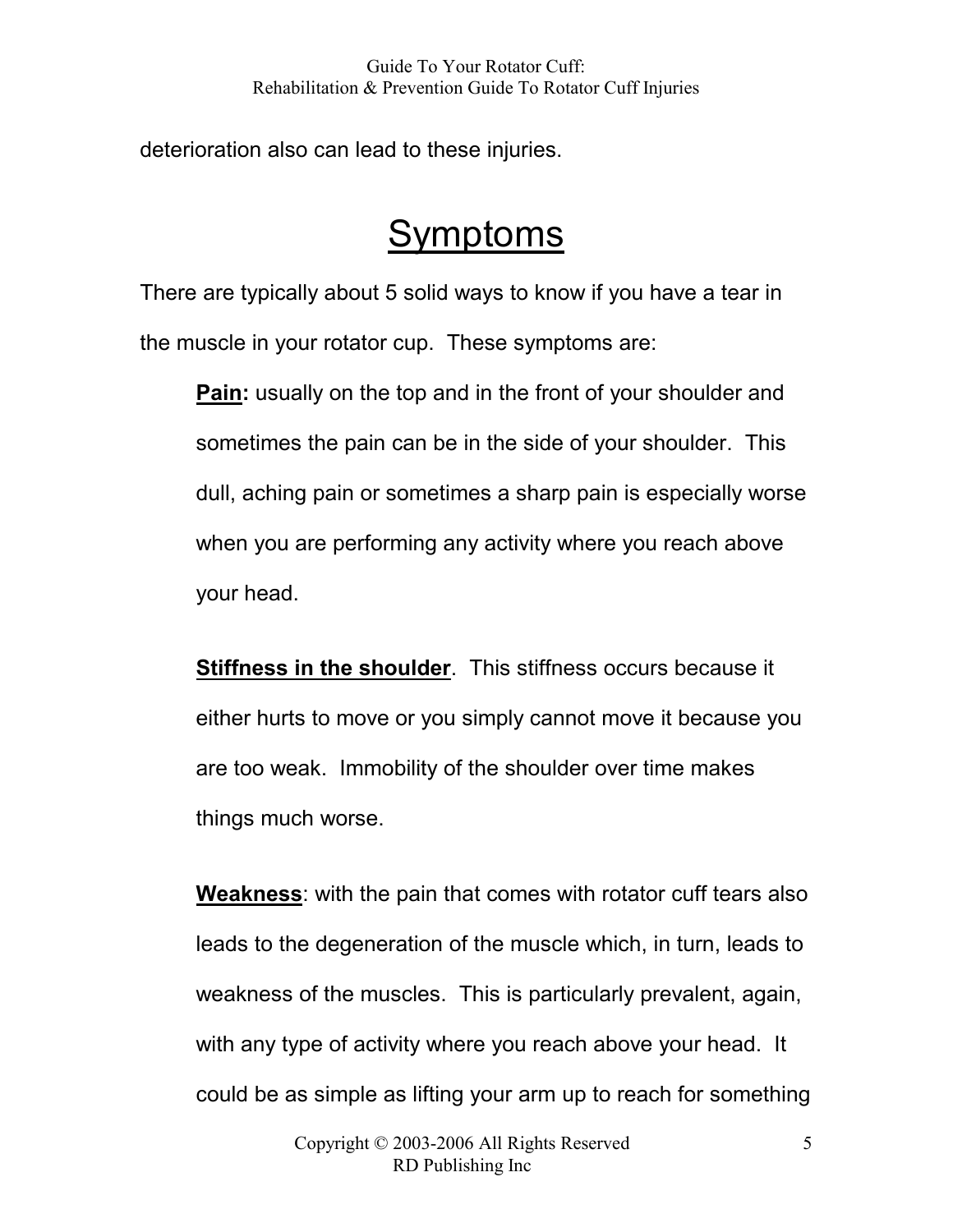on a shelf, or putting a shirt on, and you find you are too weak to perform the task.

Popping: if you experience a mild popping or cracking sensation in the shoulder this can be a definite sign of rotator cuff tear. The actual tear in the muscle can rub and cause this feeling.

Unable to sleep on your shoulder. Most people who suffer from tears find that sleeping on one side of their body is extremely difficult because of the pain and discomfort associated with that action. Don't be confused with the pain you may occasionally feel when waking up from a night where you slept awkwardly on you shoulder and it feels painful. It is if this pain persists that you should be concerned.

Now before you can determine the best method of healing your injury and strengthening the deteriorated or damaged muscles, it is important for you to understand exactly how your rotator cuff works. When you understand how the muscles all work together to move your bones, it is easy to deduce the best process for healing.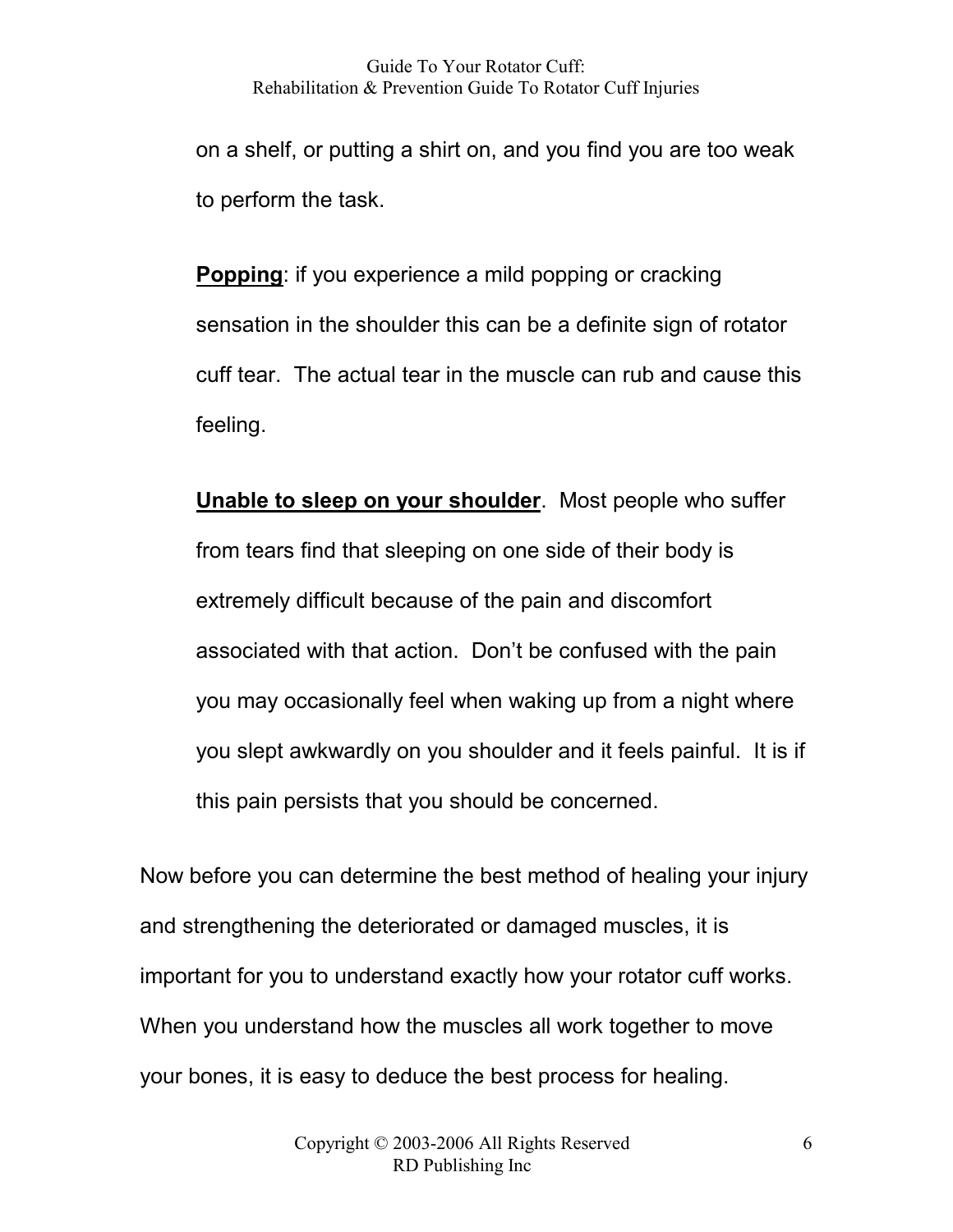The term "Rotator Cuff" is actually used to describe a small group of muscles and their tendons in the shoulder that helps control the movement of the joints. The suspraspinatus is the top of the shoulder, the subscapularis is the front, and the infaspinatus and teres minor are behind. These muscles insert or attach to the humeral head by the way of their tendons. The tendons fuse together and thus generate the term "cuff". Each muscle acting alone can produce an isolated rotational movement of the shoulder, the role they play together is to help keep the humeral head (ball) centered within the socket as the powerful deltoid and other larger muscles act to lift the arm overhead.

As you can see the rotator cuff consists of four primary muscles that effectively cover your shoulder and allow the movement of the arm upwards.

### Muscle Groups

#### Let's look at the functions of each of these muscles specifically

Supraspinatus – this tendon muscle runs along the top of the shoulder blade and inserts via the tendon at the top of the arm (humerus bone). This muscle is responsible for lifting the arm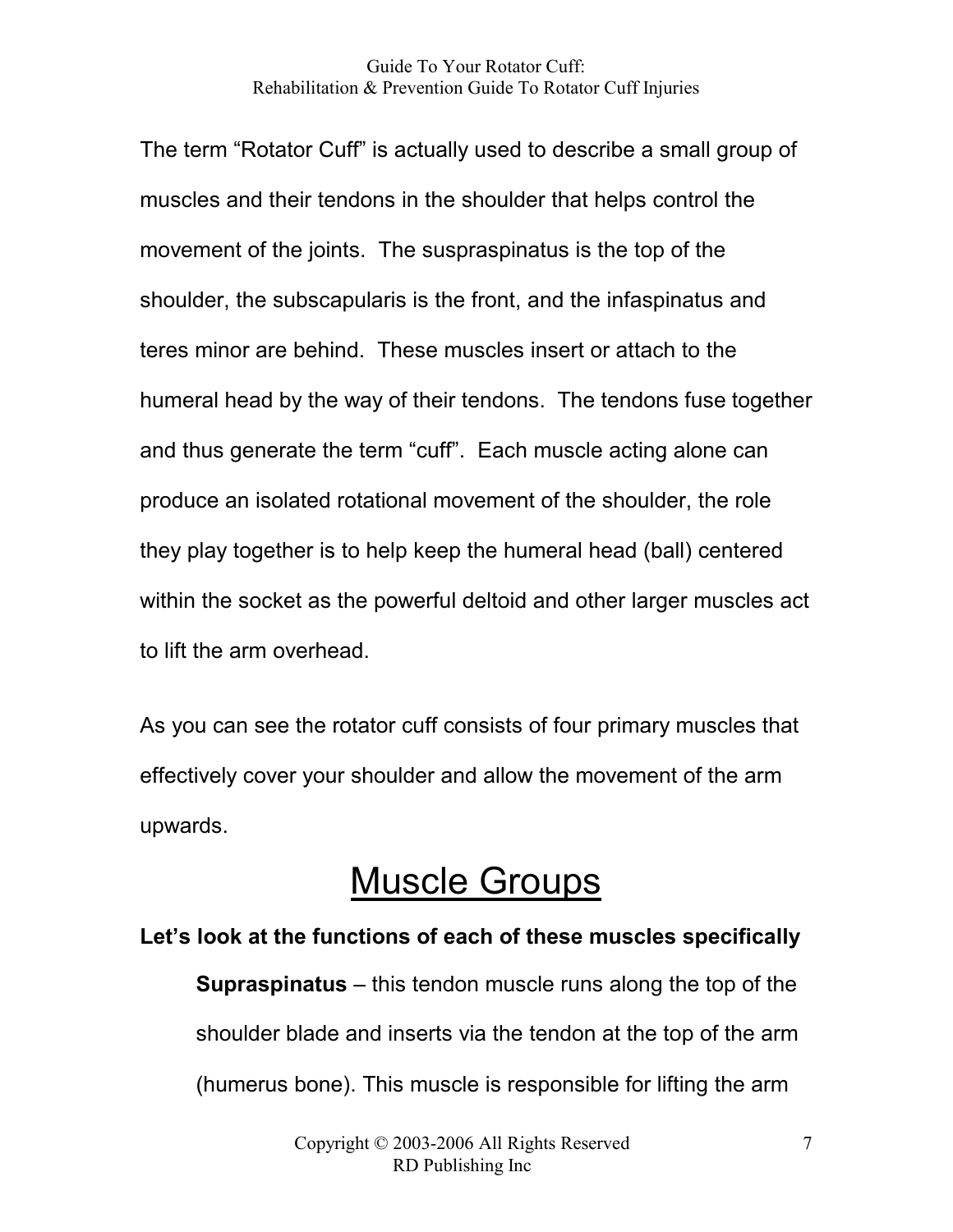up sideways and is also important in throwing sports as it is the muscle that holds the arm in the shoulder when you release what you are throwing. This is the most commonly affected tendon for tendonitis and tears due to the position of the muscle and its poor blood supply. Also a heavy fall onto the shoulder can result in injuries to this muscle

Infraspinatus – this tendon muscle lies on the outside of the lower 2/3 of the shoulder blade. It functions primarily to rotate your arm outwards and to pull your arm pack, such as when swinging a bat, golf club or hockey stick. This muscle also helps with the deceleration of the arm during follow through from an overhead motion, such as throwing.

Teres Minor – this muscle's primary function is the lateral rotation of the arm and stability of the shoulder joint.

Subscapularis – this muscle's function is for internal rotation, or pulling the arm towards the body while at the side. This muscle assists in follow through during throwing. Since this muscle performs the same action as the pectoralis major,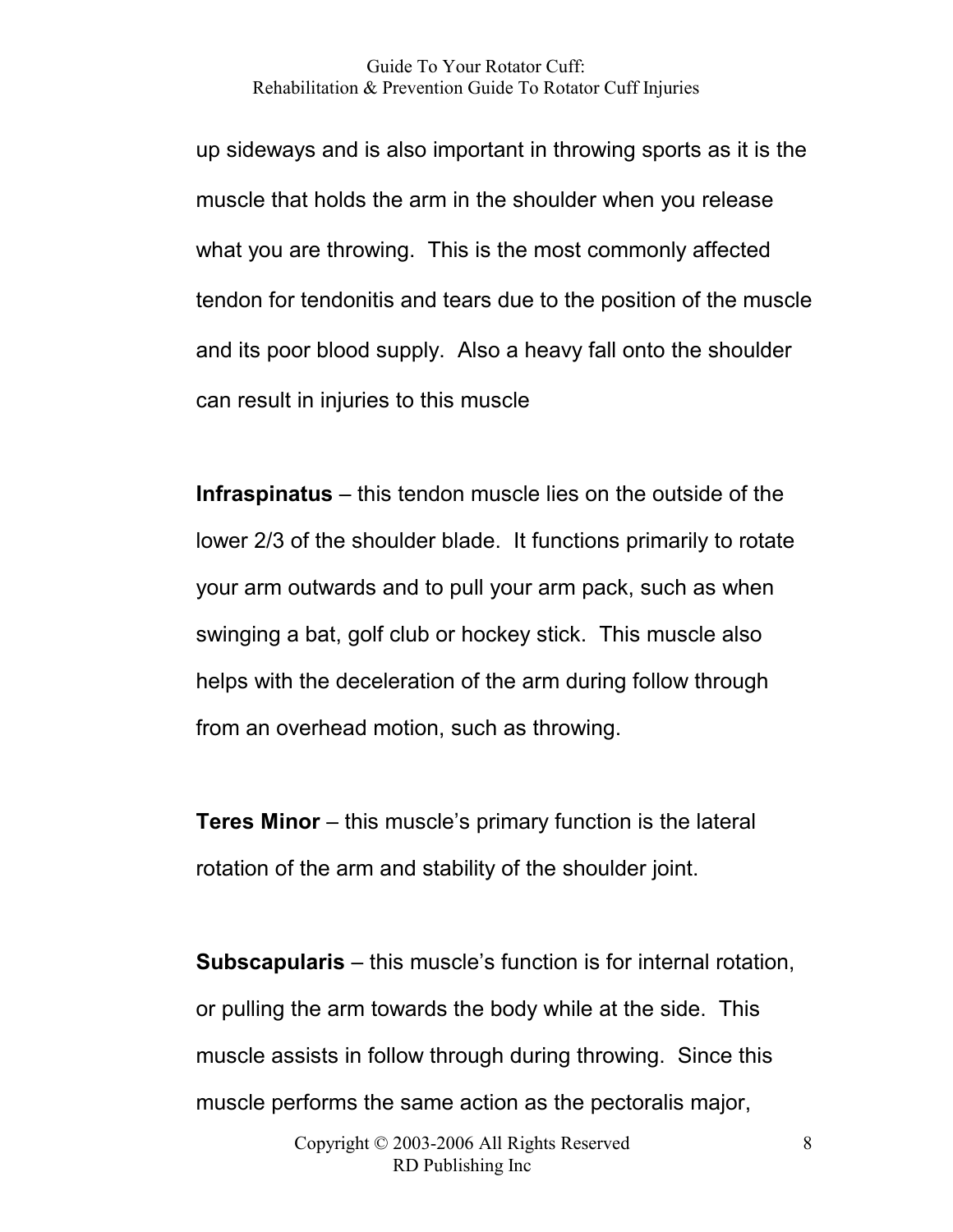Guide To Your Rotator Cuff: Rehabilitation & Prevention Guide To Rotator Cuff Injuries latissimus dorsi and teres major, it is sometimes difficult to detect weakness in this muscle.

Along with the four muscle groups that were mentioned above, there is another group of muscles that are called the scapular stabilizers. As the name suggests, these muscles have attachments to the scapula (medical term for the shoulder blade) and is responsible for shoulder motion by controlling the movement of the shoulder blade. Well, I don't mean necessarily that these are the controlling mechanisms of the shoulder blade. Just they provide the stability of motion. When there is weakness or damage to this muscle group, it can change the control of movement that we enjoy normally.

It is especially important to understand what each of these muscles does, as we learned from the 4 major muscles in the rotator cup, because strengthening and working these muscles makes a huge difference in recovery from injury, or degeneration.

But lets introduce the scapular stabilizer muscles:

Serratus anterior: this muscle rounds the shoulder blade Upper trapezius – the muscle that affects shrugging or upward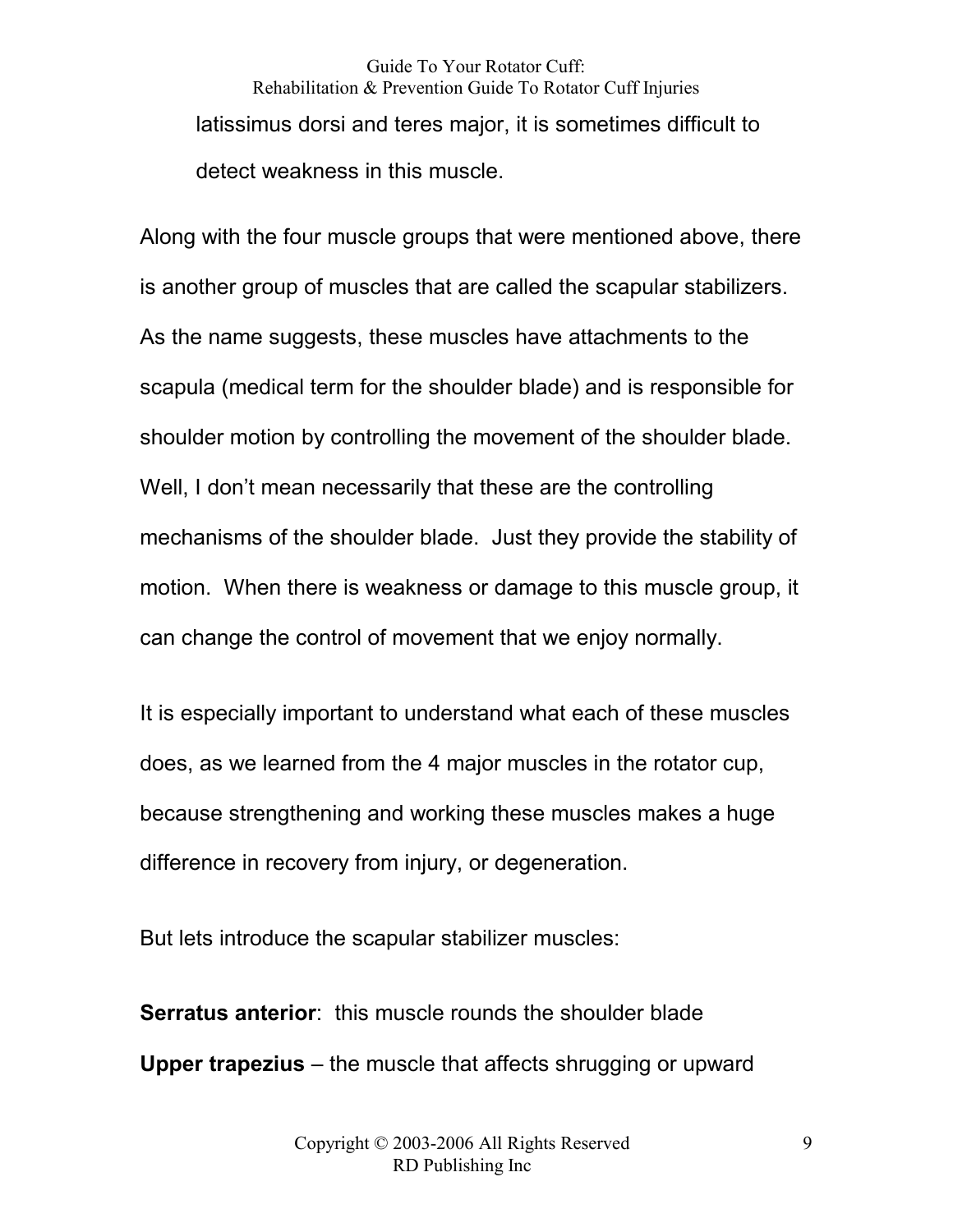Guide To Your Rotator Cuff: Rehabilitation & Prevention Guide To Rotator Cuff Injuries rotation of the shoulder blade.

Middle trapezius – this muscle retracts the scapular inward Lower trapezius – downward rotation of the scapular Rhomboids – this muscle retracts the scapular inward as well

# Background of Rotator Cuff Disease

There are many factors that may predispose one person to rotator cuff problems. The most common is the shape and thickness of the acromion (the bone forming the roof of the shoulder). Unfortunately some people's acromion develop differently which, in turn, creates less room for the soft tissue to glide and move during regular arm motion. With time activities, which involve forward elevation of the arm, may put an individual at higher risk for rotator cuff injury. Sometimes the muscles of the shoulder may become imbalanced by injury or atrophy, and imbalance can cause the shoulder to move forward with certain activities which again may cause damage or a tear.

In young, athletic individuals, injury to the rotator cuff can occur with repetitive throwing, overhead racquet sports, or swimming. This type of injury results from repetitive stretching of the rotator cuff during the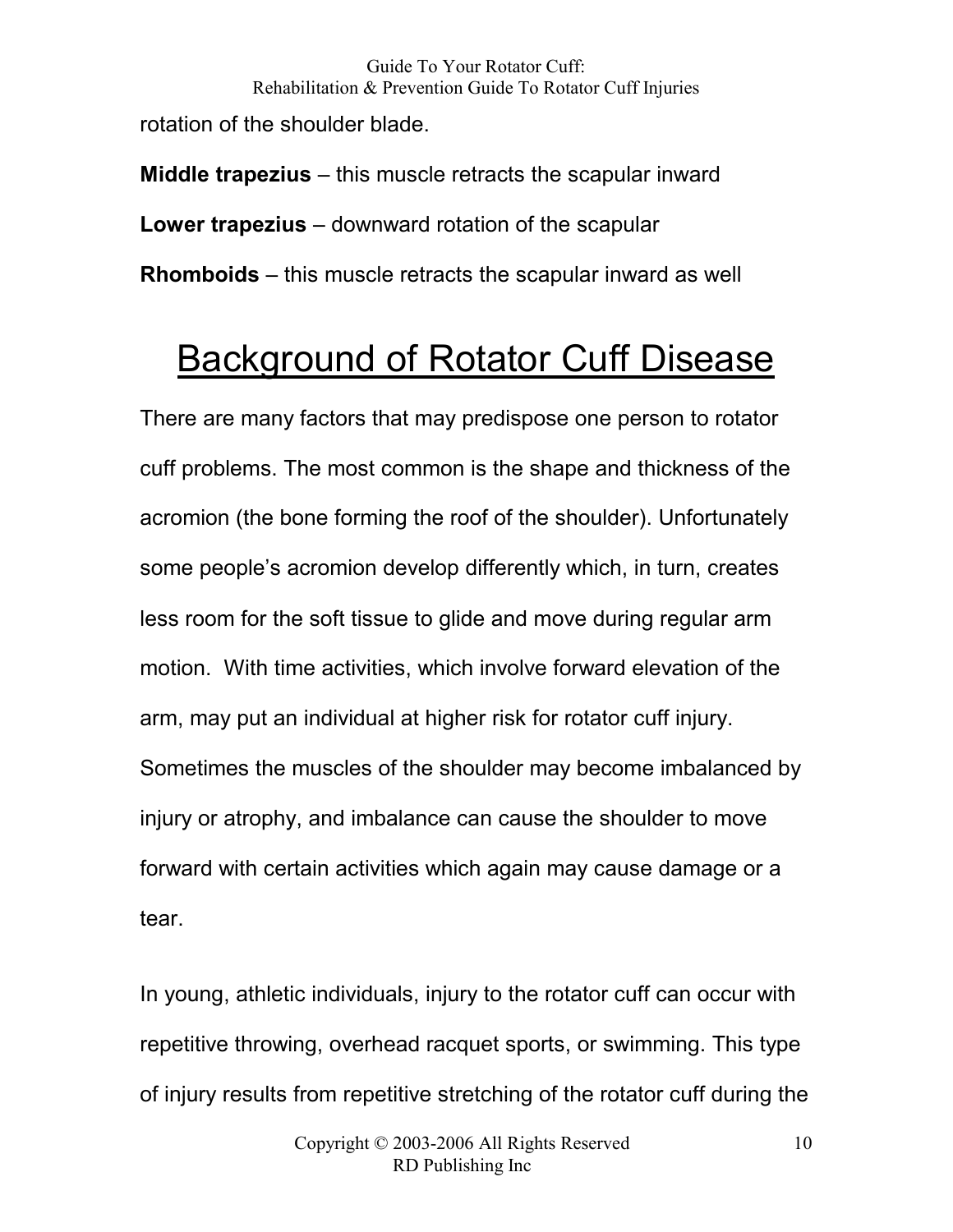follow-through phase of the activity. The tear that occurs is not caused by impingement, but more by a joint imbalance. This may be associated with looseness in the front of the shoulder caused by a weakness in the supporting ligaments.

Most people who suffer from a tear in their rotator cuff usually begin to feel shoulder pain. Repetitive activities increase the damage and wear on the muscles and cause inflammation of the tendons that further increases the pain. This type of pain is typically known as Tendonitis or Bursitis, and is simply put, the inflammation of the tendons around the rotator cuff.

Professional athletes in sports such as basketball, baseball, hockey and football suffer from tendonitis and bursitis frequently due to the extreme use of their rotator cuff. As you may have seen before, many of these athletes at the end of games put ice packs on their shoulders. The reason they do this is to help reduce inflammation immediately following games.

In general, tendonitis responds very well to ice, rest, certain medications and specific strength training. When one suffers from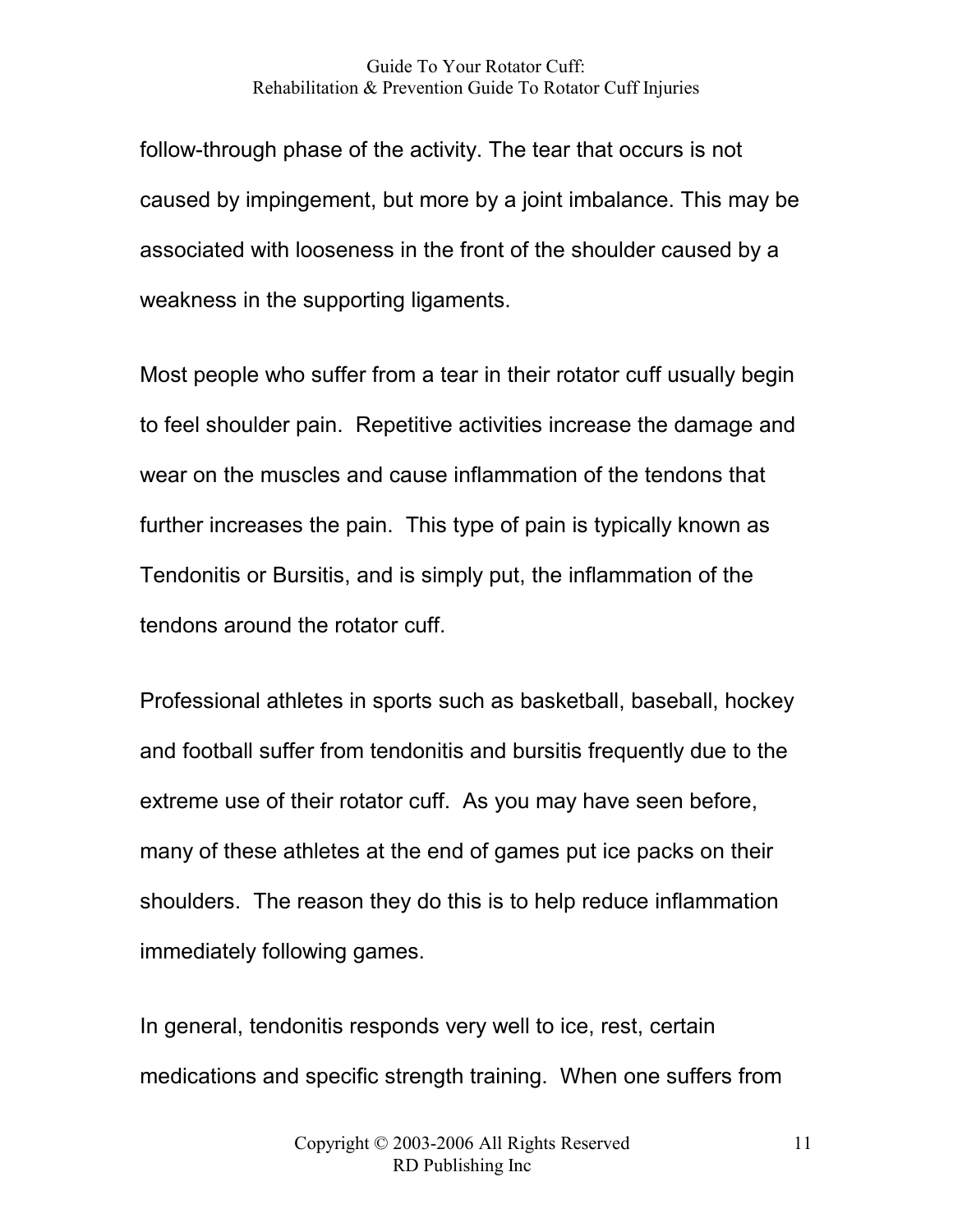Guide To Your Rotator Cuff: Rehabilitation & Prevention Guide To Rotator Cuff Injuries tendonitis it typically takes 1-3 months to recover, depending on a variety of factors. These factors include: age, level of initial damage and whether the person follows through with the treatment.

### How is it Diagnosed

The diagnosis of rotator cuff tendon disease includes a careful history taken and reviewed by the physician, an x-ray to visualize the anatomy of the bones of the shoulder, specifically looking for acromial spur, and a physical examination. Atrophy may be present, along with weakness, if the rotator cuff tendons are injured, and special impingement tests can suggest that impingement syndrome is involved. An MRI (magnetic resonance imaging) scan frequently gives the final proof of the status of the rotator cuff tendon. Although none of these tests is guaranteed accurate, most rotator cuff injuries can be diagnosed using this combination of exams.

# What happens if the rotator cuff is not repaired?

In some situations, the bursa overlying the rotator cuff may form a patch to close the defect in the tendon. Although this is not true tendon healing, it may decrease the pain to an acceptable level. If the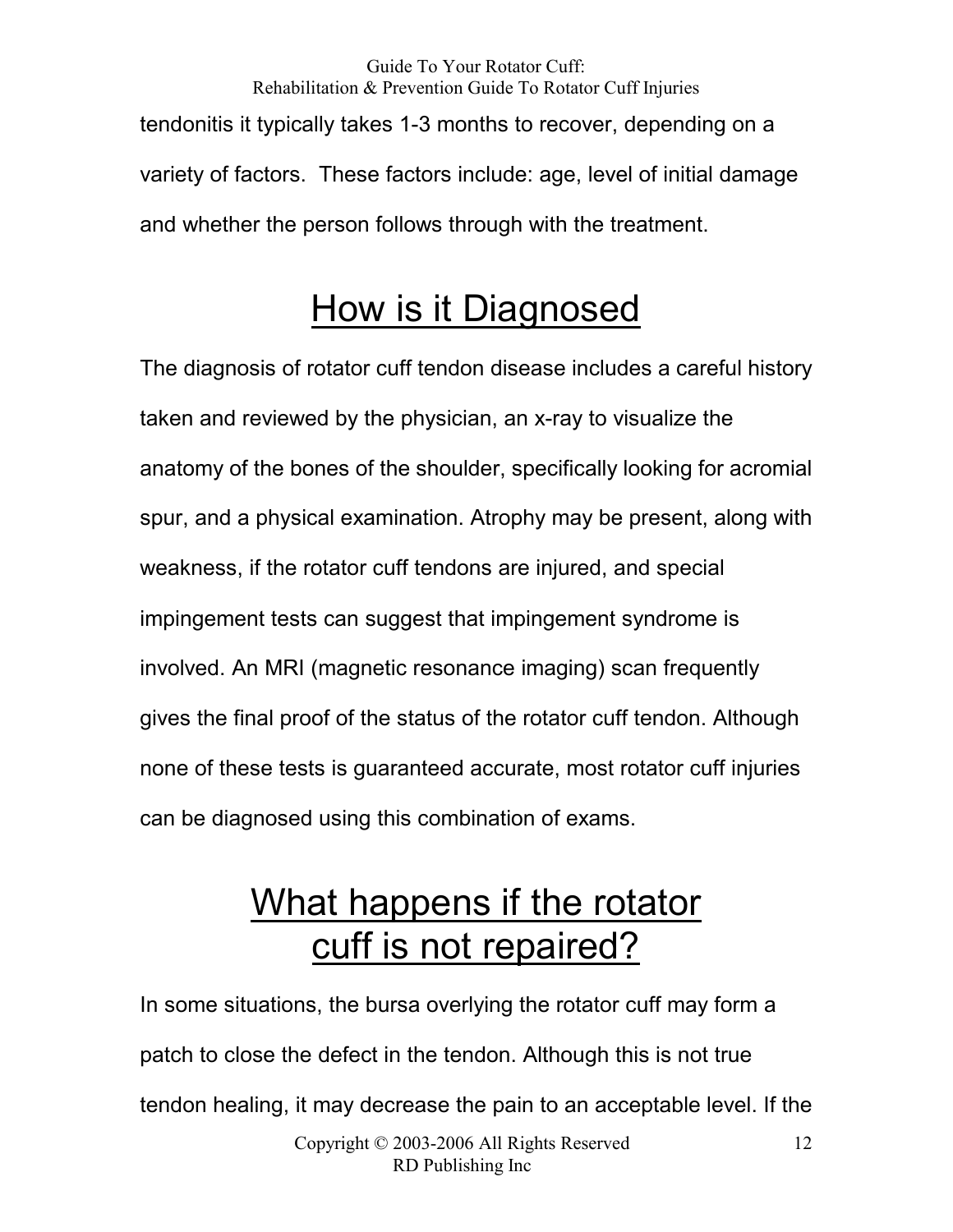tendon edges become fragmented and severely worn, and the muscle contracts and atrophies, repair at that point may not be possible. Sometimes in this situation, the only beneficial surgical procedure would be an arthroscopic operation to remove bone spurs and fragments of torn tissue that catch when the arm is rotated. This certainly will not restore normal power or strength to the shoulder, but often will relieve pain.

### **Injury Prevention**

As you may have picked up from earlier section in this ebook, there are several ways that you can treat injury to your rotator cuff. In order to best determine the proper treatment for your rotator cuff injury, I would seek the attention and direction of a licensed medical professional prior to engaging in any rehabilitation or prevention, since the level of treatment depends entirely on the level of injury.

For some people the damage is so great that orthroscopic surgery is the only solution that makes sense, and although the thought of surgery is sometimes scary, if you are in that situation I very adamantly suggest that you seek actual medical attention.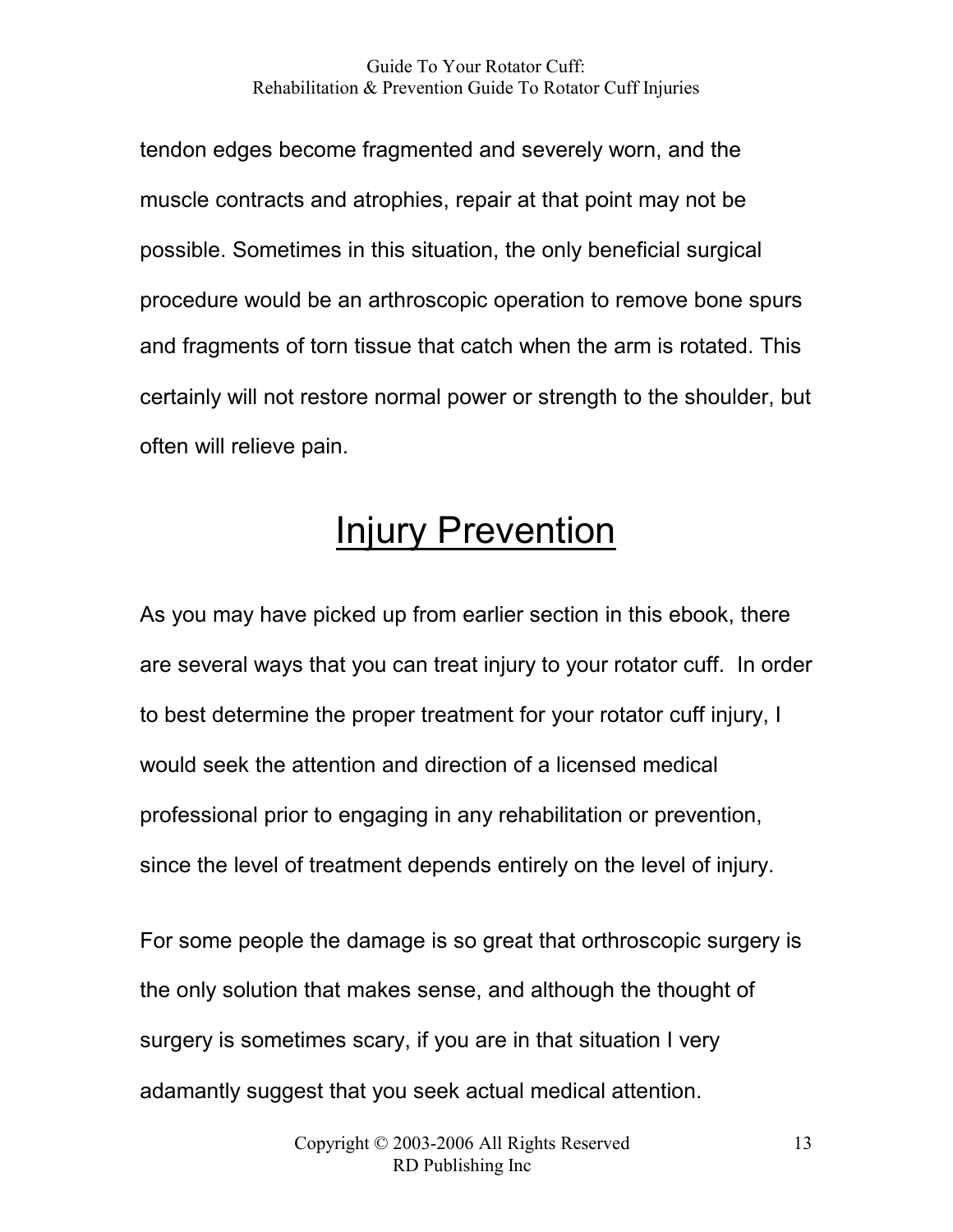For those with less severe injuries, or for those who are concerned with preventing future tears, I have prepared an exercise routine that will help to strengthen each of the muscles associated with your shoulder region.

The best way to deal with most physical injuries to muscle tissue is through calculated training. When there is any degeneration, wear and tear and basic trauma to a muscle group, any physiotherapist will work with you to strengthen the muscle groups that are affected through targeted strength training.

In the next section you will be introduced to all of the exercises that are designed to specifically targeted to strengthen the muscle group within the rotator cuff.

If strength-training exercise is something completely new to you, then I would strongly suggest that you register for a fitness center where they have professional attendants who can help you out during your workouts. It is very beneficial for anyone starting out on recovery or preventative exercise to seek out the attention and advice of professionals prior to engaging in the activity.

14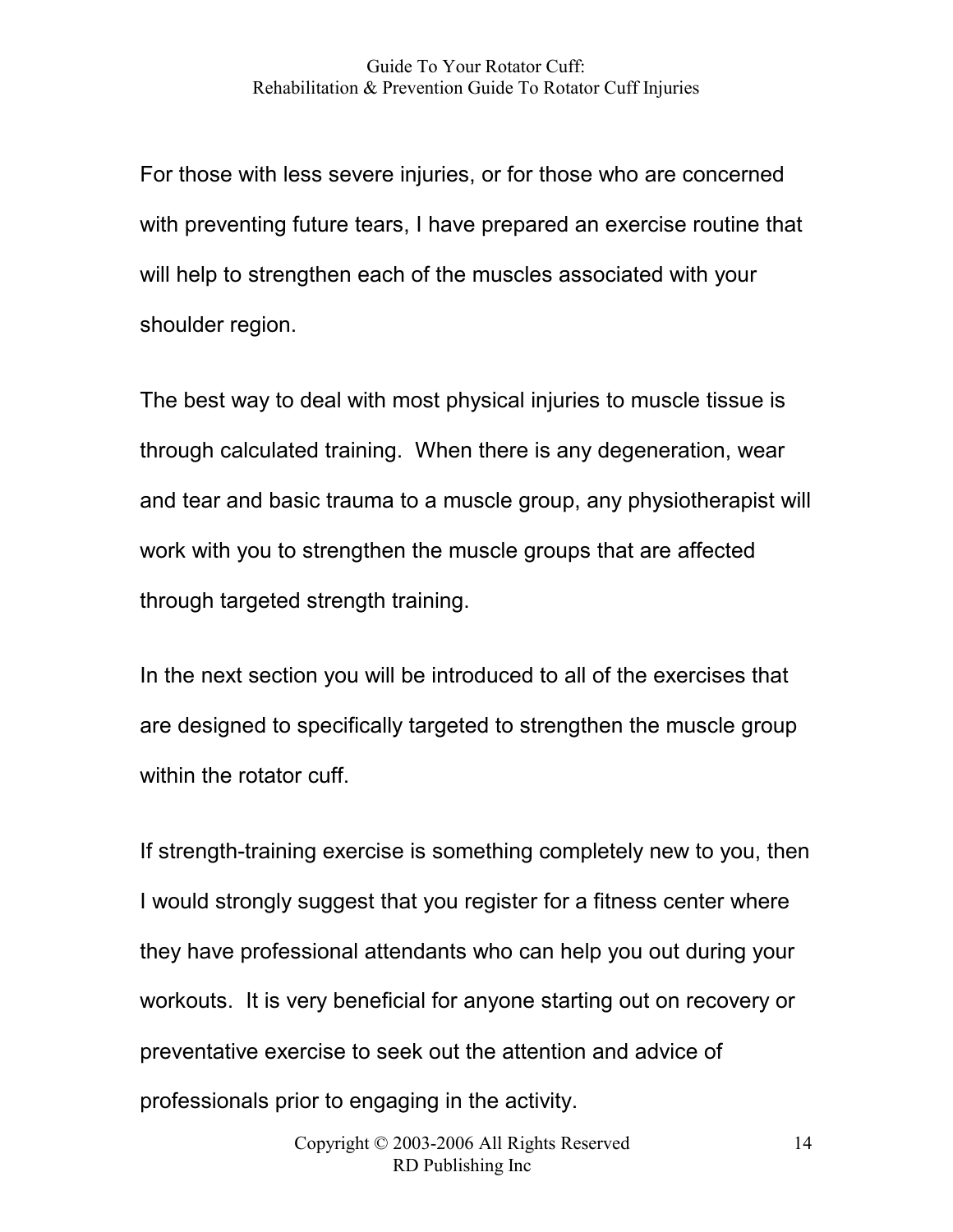Therefore I must again remind you to seek the advice of a doctor or professional prior to engaging in any type of exercise routine designed to strengthen damaged or even to prevent damage to any muscle group. I provide this report and exercise regiment for informational purposes only.

Through proper conditioning well ahead of rigorous physical activities (such as pretty much any type of sporting) you can prepare your rotator cuff to handle the stresses that would be expected of it from such activities.

If you play sports, I would recommend starting these exercises 1-2 months prior to the beginning of the season. Otherwise, to do these exercises on an ongoing and steady schedule is the best way to prevent injury.

When you first begin, your muscles will likely not be used to the lifting and resistance that it experiences and this will very likely result in potentially inflaming and soreness. This is to be expected even with light lifting. That is why I would suggest starting out with low weights, or even no weights at all and practice the movement associated with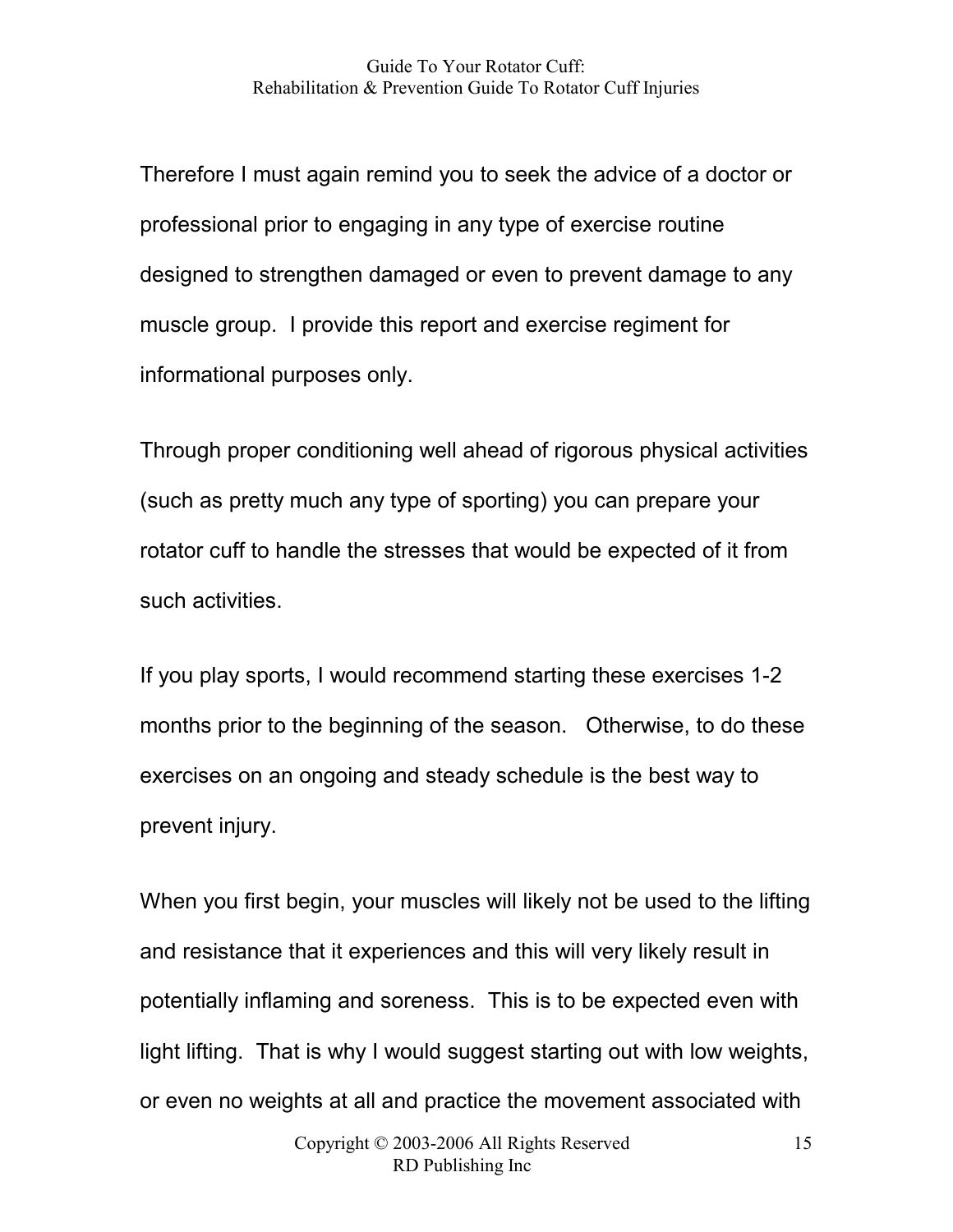each of these exercises.

If you are recovering from injury and experiencing pain during any of the exercises I would suggest lowering the resistance, even to the point where you are just doing stretching motions without weights at all. If pain persists then it is strongly advised you seek the attention of your doctor or of a physiotherapist.

Since most of the muscle groups you are working are rarely utilized or strengthened it is advised that you use a lighter weight load and higher frequency of repetitions. That way the muscles will best handle the resistance. Therefore I would suggest 5-10 pound weights.

As you can probably tell the workouts that I am going to describe are specifically designed to target each of the muscle groups I introduced to your earlier in this book.

You can follow them in any order you are most comfortable with, although I have put them in order of the sequence that, in my opinion, works best.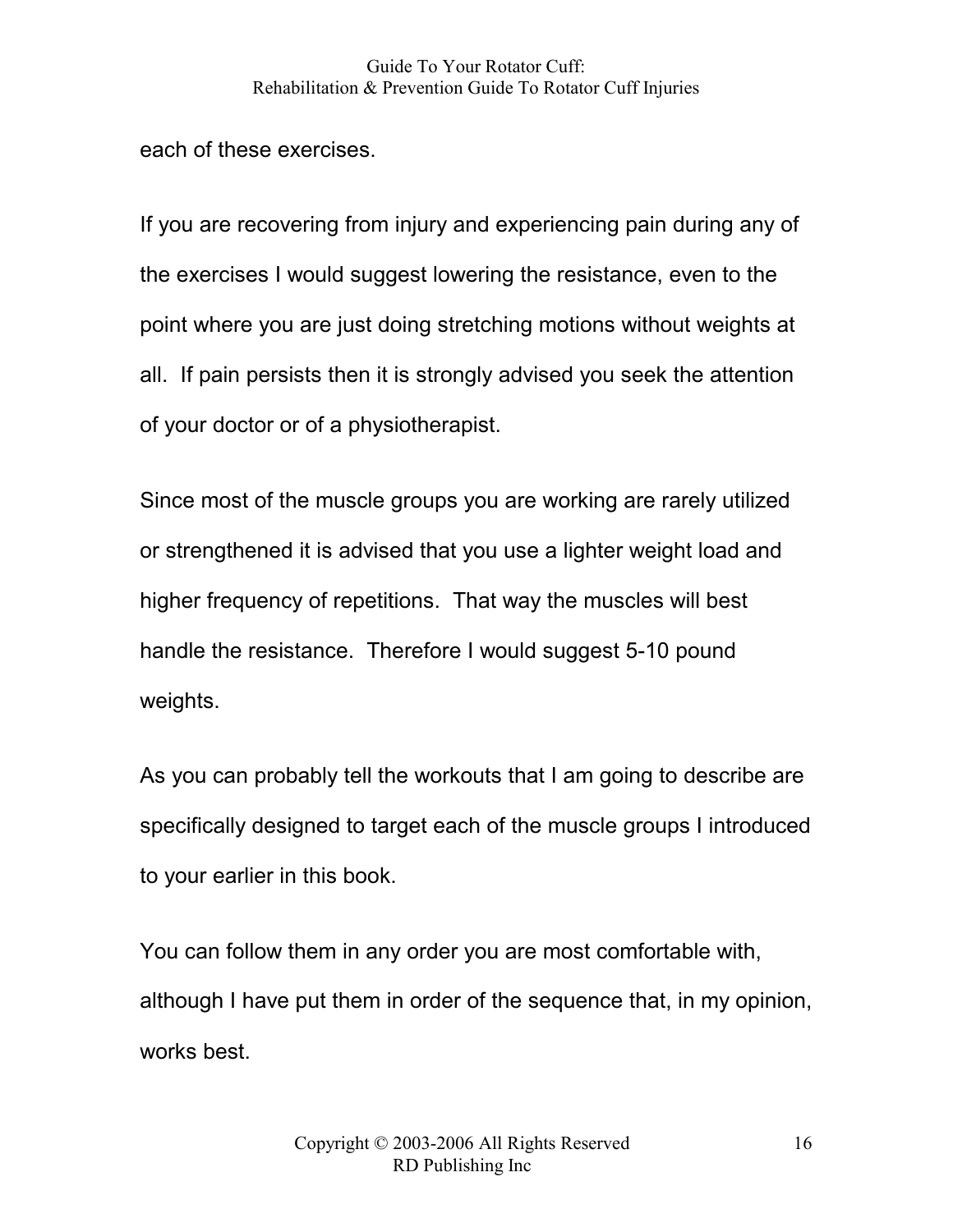#### Rotator Cuff & Shoulder Rehabilitation Exercises

#### **Disclaimer**

Please consult your doctor or health care provider before doing any rehabilitation exercises. The exercise suggestions provided will help strengthen the muscle groups that we mentioned above, but I strongly recommend consulting your doctor prior to engaging in any form of fitness rehabilitation program.

#### First Part (Isometrics)

Please Note: In order to perform these exercises you simple need a sturdy doorway and about fifteen minutes of time. If you begin to feel significant pain of any sort I would suggest consulting a medical professional, these exercises are provided for informational purposes only.

Even if you are doing preventative training, these stretches below are a good warm up as they provide a full range of motion for your shoulder region in general.

As these become easier I would suggest adding resistance to any of the free stretch movements with dumbbells.

#### External Rotation

Standing in a doorway with your elbow bent 90° and the back of your hand pressing against the door frame, try to press your hand outward into the door frame. Hold it for 5-10 seconds. Do three sets of ten.

#### Internal Rotation

Again standing in a doorway with your elbow bent 90° and the front of your hand pressing against the door frame, press your palm into the door frame. Hold it for 5-10 seconds and again do three sets of ten.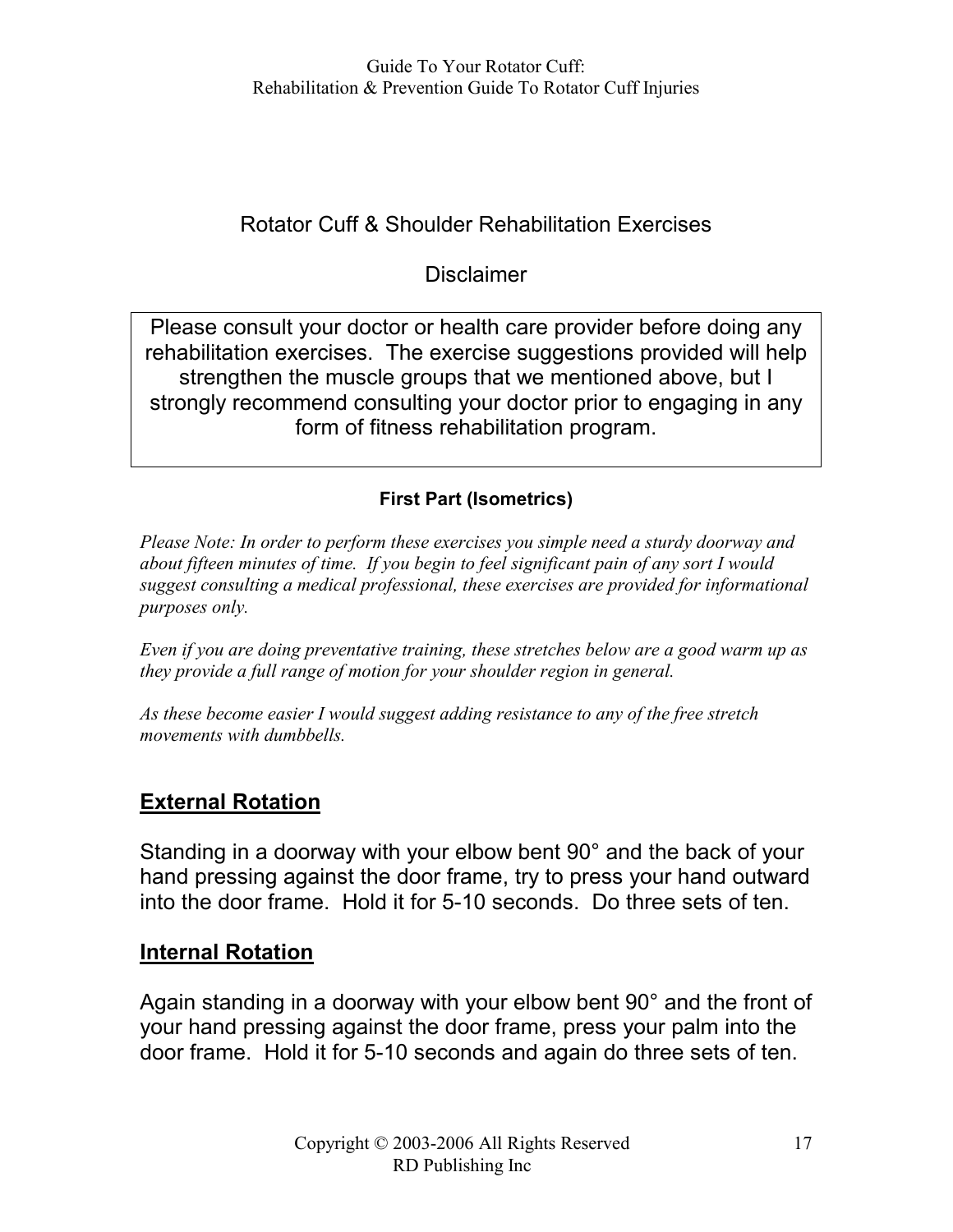#### Adduction

Place a pillow between your chest and arms then squeeze the pillow with your arms and hold this for 5-10 seconds. Do three sets of ten.

#### Flexion

Standing and facing a wall with your elbow bent at a right angle and held close to your body, press your fist forward against the wall. Hold this for 5-10 seconds, then rest. Do this as well for three sets of ten.

#### **Extension**

Standing facing away from the wall with your elbow touching the wall, press the back of your elbow into the wall and hold for 5 seconds. Do three sets of ten.

#### Abduction

Standing with your injured side towards the wall and your elbow bent at a 90-degree angle, press the side of your arm into the wall as if attempting to lift it. Hold this for 5 seconds then rest. Do this in three sets of ten.

#### Shoulder Flexion:

Stand with your arms hanging down at your side. Keep your elbow straight and lift your arms up over your head as far as you can reach. Hold the end position for five seconds and do this ten times.

#### **Shoulder Extension**

Stand with your arms at your side. Move the arm on your sore or injured side back, keeping your elbow straight. Hold this position for five seconds. Repeat this movement ten times.

#### Shoulder abduction and adduction

Standing with your arms at your sides, bring your arms up, out to the side and towards the ceiling. Hold this for five seconds and repeat ten times.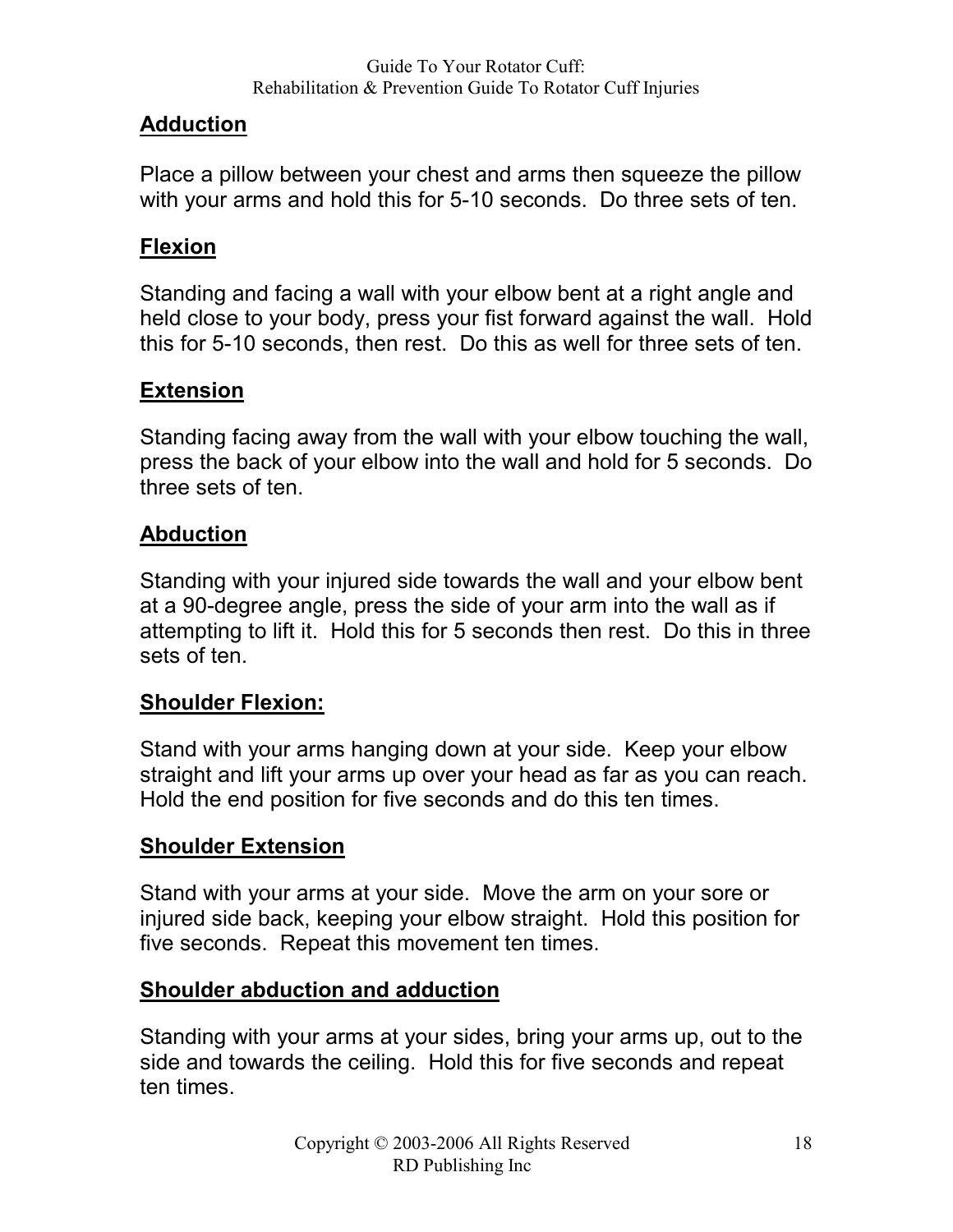#### Elbow range of motion:

Gently bring your palm up toward your shoulder and bend your elbow as far as you can. Then straighten your elbow as far as you can ten times.

#### Part II (Tubing Exercises)

#### Internal rotation:

Using tubing connected to a door knob or other object at waist level, keep your elbow in at your side and rotate your arm inward across your body. Make sure you keep your forearm parallel to the floor. Do 3 sets of 10.

#### External rotation:

Standing in a doorway with your elbow bent 90° and the back of your hand pressing against the door frame, attempt to press your hand outward into the door frame. Hold for 5 seconds. Do 3 sets of 10.

#### Adduction:

Stand sideways with your injured side toward the door and out approximately 8 to 10 inches. Slowly bring your arm next to your body holding onto the tubing for resistance. Do 3 sets of 10.

#### Flexion:

Facing away from the door with the tubing connected to the door knob, keep your elbow straight and pull your arm forward. Do 3 sets of 10.

#### Extension: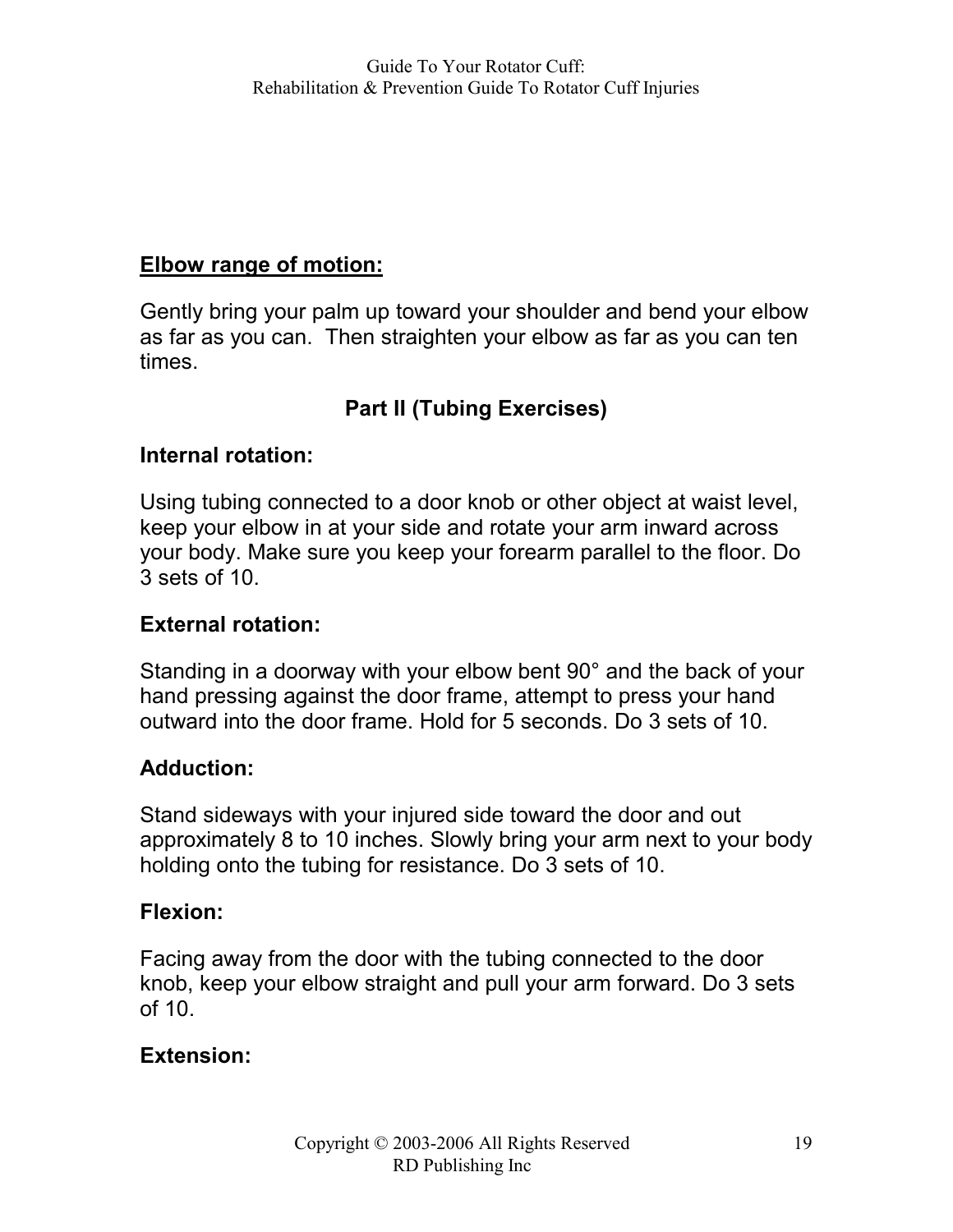Using the tubing, pull your arm back. Be sure to keep your elbow straight. Do 3 sets of 10.

#### Latissimus dorsi strengthening:

Sit on a firm chair. Place your hands on the seat on either side of you. Lift your buttocks off the chair. Hold this position for 5 seconds and then relax. Repeat 10 times. Do 3 sets of 10.

#### Scaption:

Stand with your arms to your side and with your elbows straight. Slowly raise your arms to eye level. As you raise your arms, they should be spread apart so that they are and only slightly in front of your body (at about a 30 degree angle to the front of your body). Point your thumbs toward the ceiling. Hold for 2 seconds and lower your arms slowly. Do 3 sets of 10. Hold a soup can or light weight when doing the exercise and increase the weight as the exercise gets easier.

#### Push ups with a plus:

Begin on the floor on your hands and knees. Keep your arms a shoulder width apart and lift your feet off the floor. Arch your back as high as possible and round your shoulders (this is the "plus" part or the exercise). Bend your elbows and lower your body to the floor. Return to the starting position and arch your back again. Do 3 sets of 10.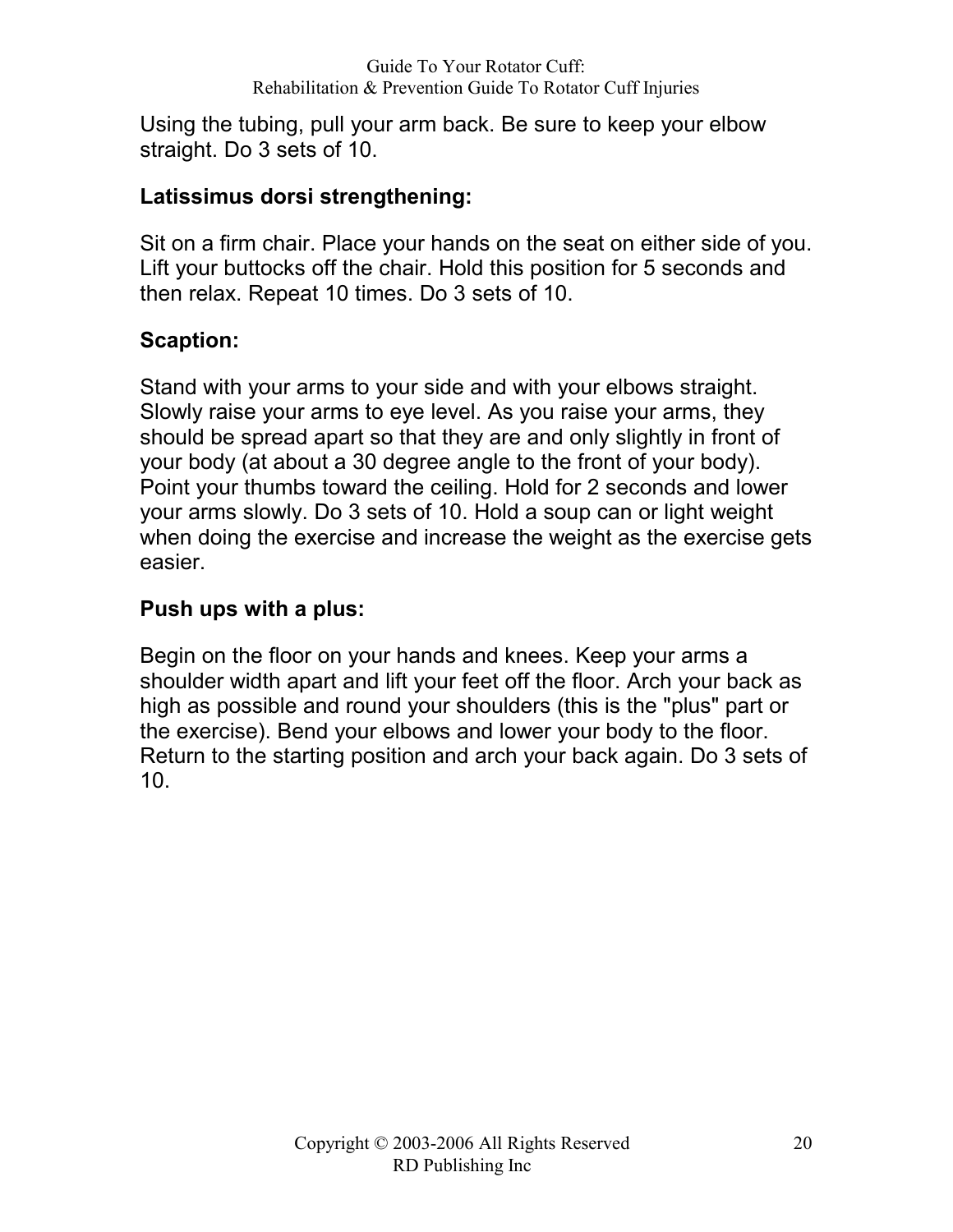### Rotator Cuff & Shoulder Strengthening Exercises

Please note: These exercises are best performed at pretty much any fitness center. Much of the movements I describe will require a variety of fitness equipment to perform, however one need not have fitness equipment and can use free weights

#### DB Punches

- 1) Start this by lying on your back with your knees bent so that your feet are flat on the ground.
- 2) Press both dumbbells upwards toward the ceiling while keeping both of your elbows straight.
- 3) Your shoulder blades should move forward and lift slightly.
- 4) When you reach the top of the movement, hold it for five seconds.
- 5) Rest briefly between repetitions and do 3 sets of 10

#### Lower Trap Raise

- 1) For this exercise you will need to choose a weight that you are comfortable with, although I would suggest a light weight.
- 2) Stabilizing yourself on a bench or a stability ball raise both arms up in a forty-five degree angle as far as your shoulders will allow.
- 3) When you reach the maximum extension point pause and then lower.
- 4) Repeat for 3 sets of 10

#### Internal Rotation (Using Theraband or Tubing)

- 1) Anchor Theraband or tubing to a fixed object
- 2) Position your body straight with your knees relaxed
- 3) Hold the tubing and begin with your arm positioned at the side with light tension on the tubing or theraband.
- 4) Begin to pull the arm across the body to the stomach, while keeping the elbow at your side.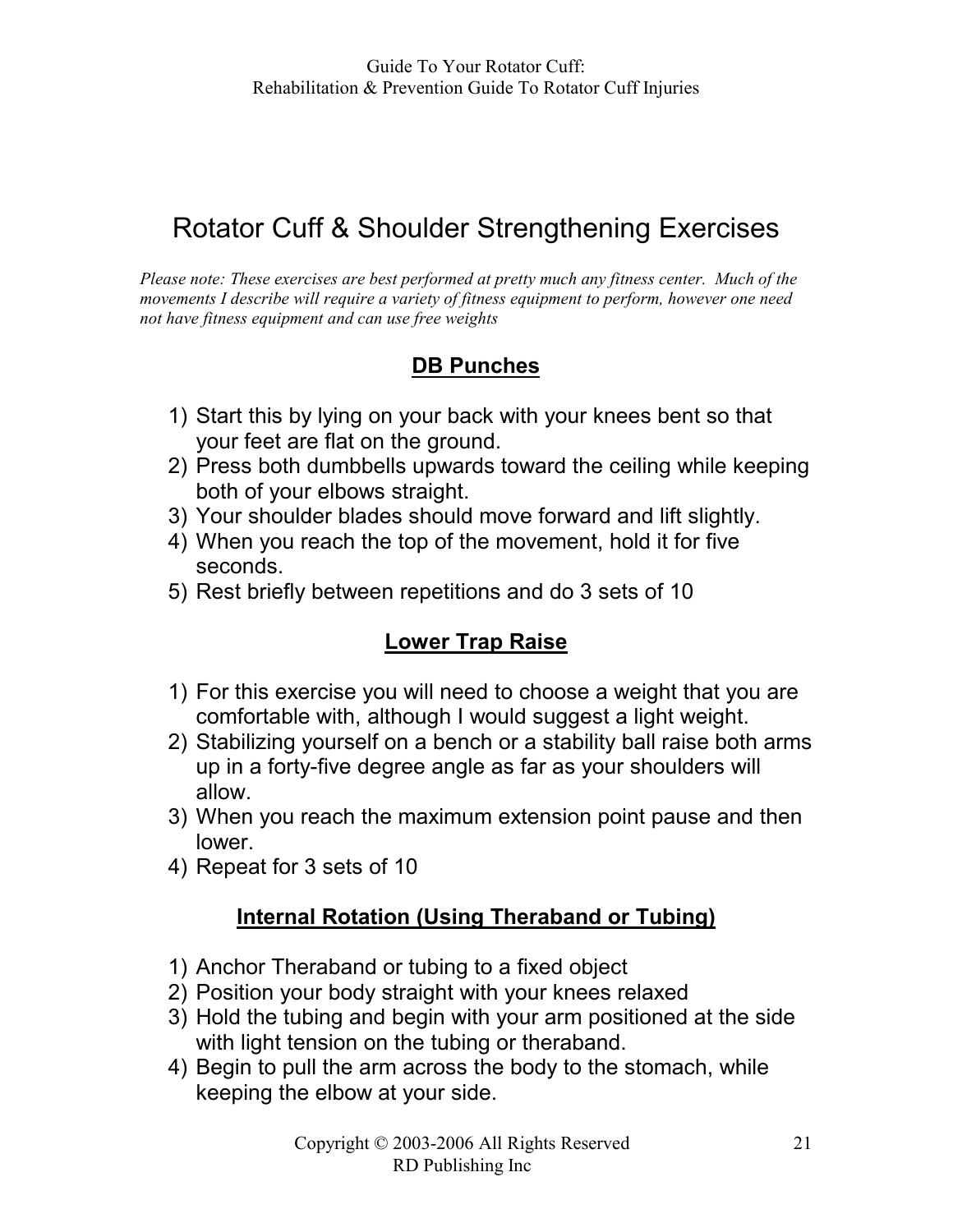- 5) Be sure that your shoulder does not rotate forward as that would defeat the purpose of the motion.
- 6) Perform 3 sets of 10.

#### External Rotation using Tubing or Theraband

For external rotation, perform the same steps as above but using the other arm. The internal rotation pushes the tubing across your body, whereas the external rotation pulls the tubing across your body.

#### Internal Rotation Using a Dumbbell

- 1) Lie down on your side on a workout bench, you can rest your head on a pillow or headrest.
- 2) Hold a dumbbell in your hand on the side you are leaning on on the bench.
- 3) Now lift arm, pivoting at the elbow. Keep the elbow against your body at all times.
- 4) Range of motion may be limited if your shoulder is tight or weak.
- 5) Slowly lower dumbbell back towards the rest position.
- 6) Repeat 3 sets of 10 repetitions

#### External Rotation using a dumbbell

- 1) Lie down on your side on a workout bench or table.
- 2) Hold a dumbbell in the hand, using the arm that is facing the ceiling.
- 3) Lift the arm, pivoting at the elbow. Keep the elbow against your body at all times.
- 4) Range of motion may be limited if your shoulder is tight or sore.
- 5) Slowly lower the weight back to your side.
- 6) Complete 3 sets of 10 reps.

#### Prone Horizontal Abduction Raise

1) Lying face down on a bench or on a stability ball and holding dumbbells in both hands, raise your arms out away from the body until they are parallel to the floor.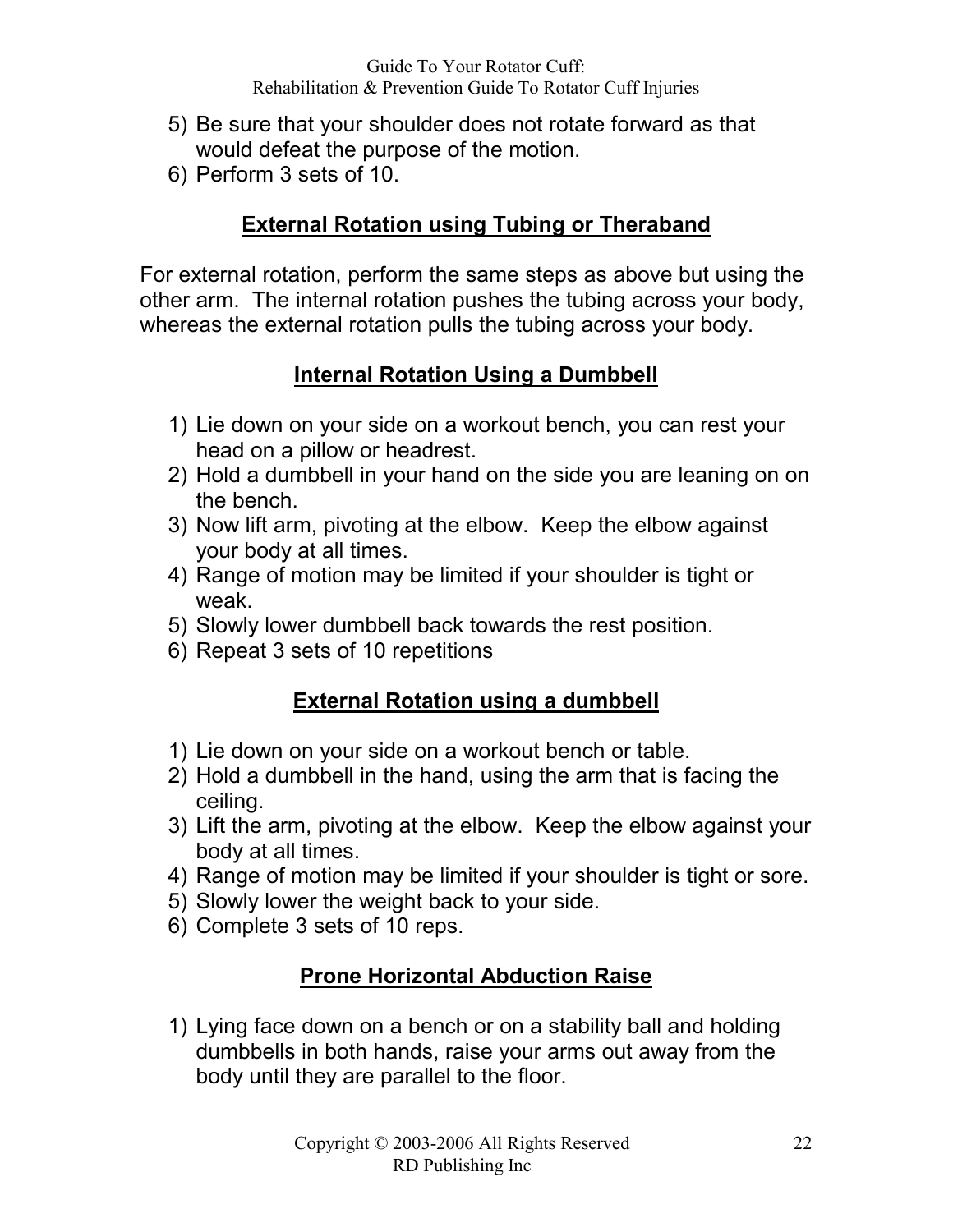- 2) Be sure to keep your palms down and be sure the shoulder blades touch together at the top of motion (or the maximum you can move the motion)
- 3) Lower slowly to the starting position. Rest and do 3 sets of 10

#### Horizontal Abduction (Theraband or Tubing)

- 1) Stand holding theraband or tubing with arms extended out in front of you, shoulder width apart.
- 2) Pull on the theraband, bringing the arms out to your sides.
- 3) Complete 3 sets of 10 reps

#### Prone Protraction

- 1) Lie on table or floor holding a dumbbell.
- 2) Extend your arm upwards towards the ceiling.
- 3) Push up towards the ceiling as your shoulder comes off the table or floor.
- 4) Hold this for 5 seconds and then return to starting position and rest for a few seconds.
- 5) Complete 3 sets of 10

#### Shoulder Shrugs (Dumbbell or Tubing)

- 1) Stand holding equal dumbbells in each hand (use a weight that is comfortable for you)
- 2) Shrug your shoulders up towards your ears and roll back on the way down.
- 3) Be sure to not rush the motion and it is imperative that you roll back on the way down.
- 4) Complete 3 sets of 10 reps.
	- a. Alternatively you can use Tubing for the same exercise.

#### Standing Dumbbell Retraction

- 1) Lean forward using uninvolved hand to balance yourself.
- 2) Hold a dumbbell in involved hand.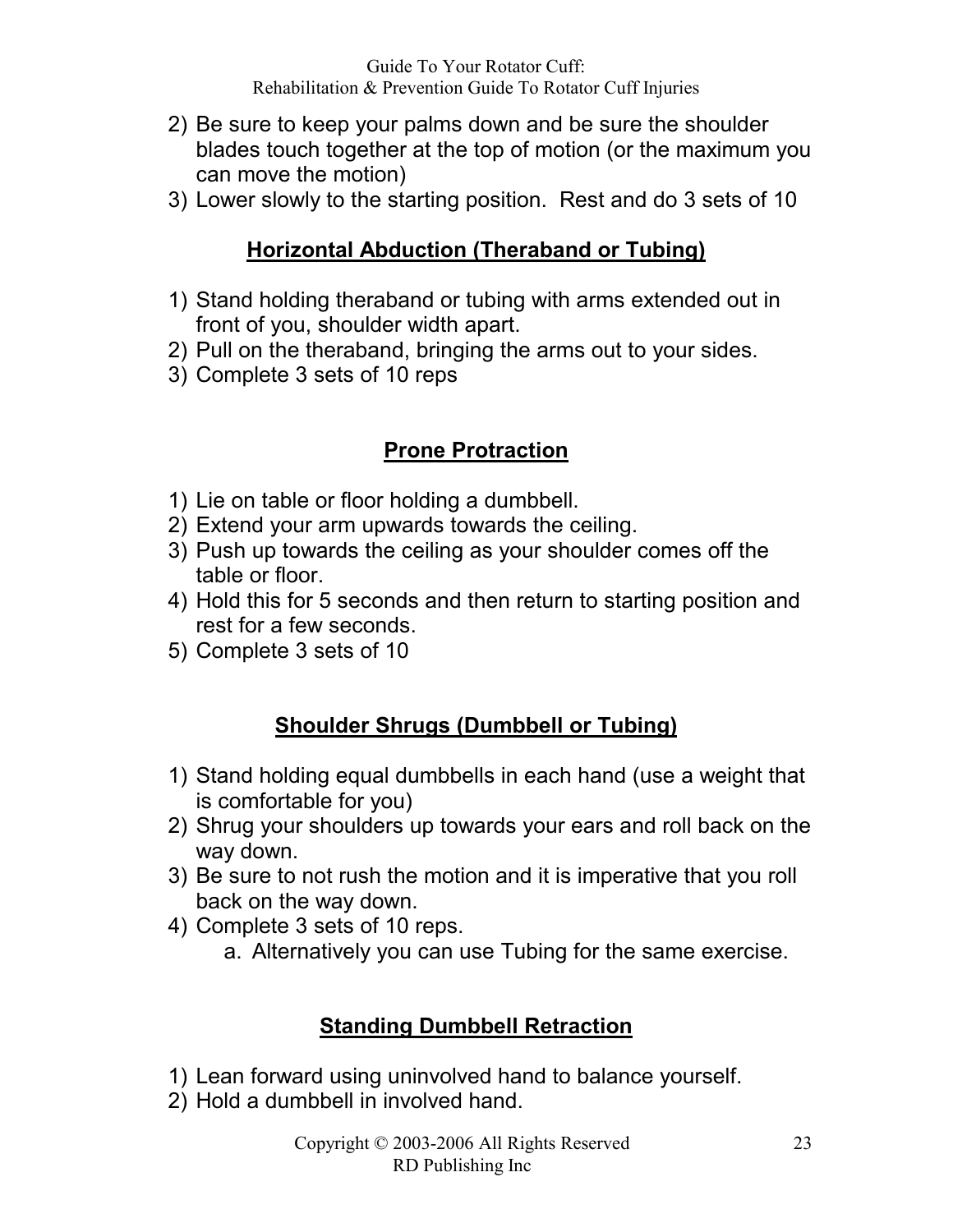- 3) Raise (shrug) shoulder towards ceiling and hold for 5 seconds.
- 4) Repeat 3 sets of 10 reps

#### Prone Extension Raise with External Rotations

- 1) Lie face down on a bench or stability ball and raise the arms along the side of the body until they are completely even with your body.
- 2) Be sure to keep your palms facing downward during this movement.
- 3) Pause at the top then slowly lower back to the initial position.
- 4) Perform 3 sets of 10 reps.

#### Empty Can Exercise

- 1) Stand holding a one to five pound dumbbell at your side with the thumb down.
- 2) Raise arm up at a 45 degree angle in front of your body. The dumbbell should be on an angle during this motion.
- 3) Repeat exercise for 3 sets of 10 reps.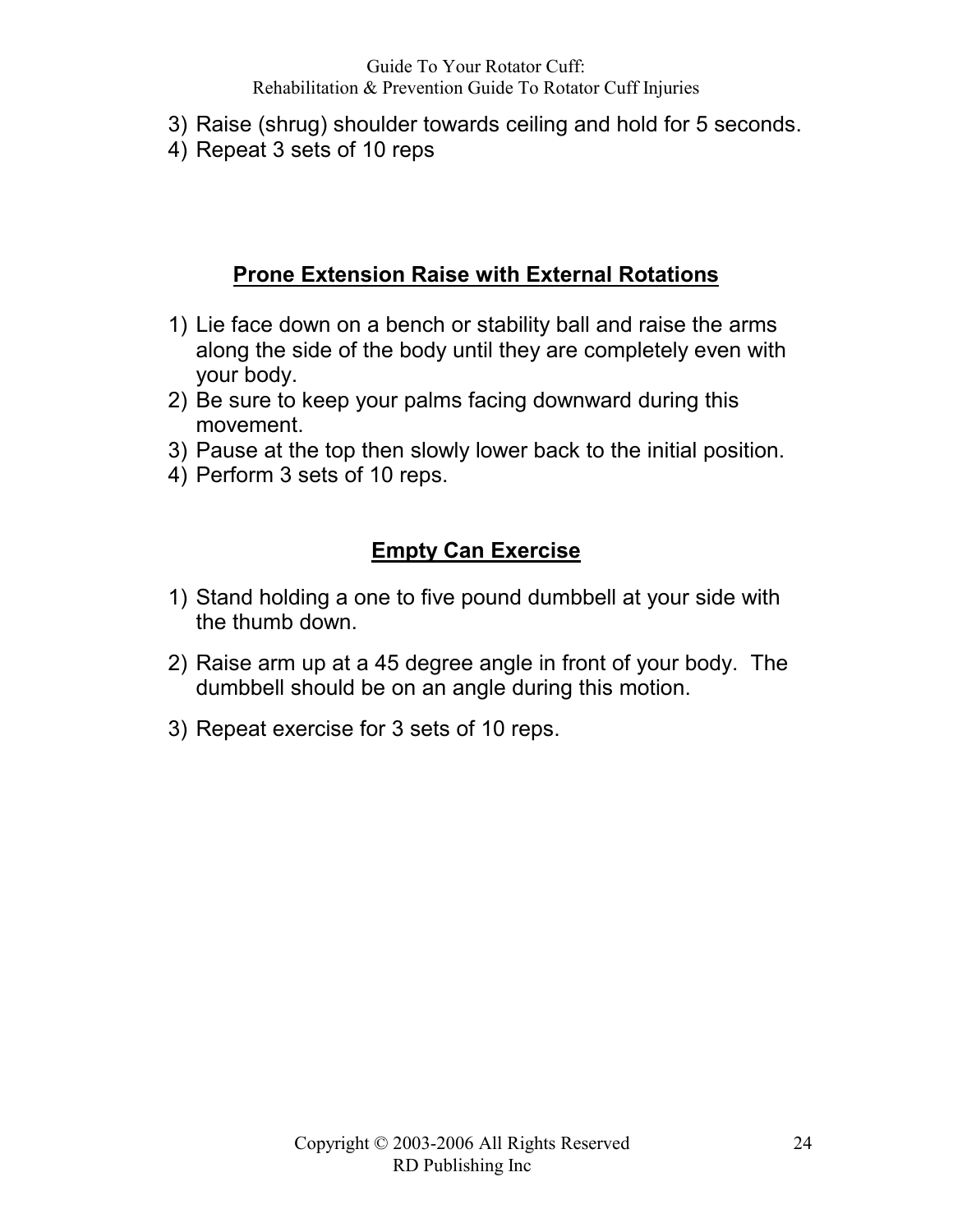### 7 Day Reconstruction Program

It is important to note that this reconstruction program is just for informational purposes; you can do the workout in any combination you are comfortable with. It's important to remember that if you encounter any pain or problems during the workout to immediately stop the workout and possibly see your doctor or health care provider's advice. Prior to any workout or exercise program be sure to stretch the muscle groups before hand.

### Day 1 & 5

Prone Protraction: 3 Sets of 10 reps

Push Ups: Perform 3 Sets of 10 push ups (Just ordinary push ups)

Shoulder Shrugs: 3 sets of 10 reps

Standing Dumbbell Retraction: 3 sets of 10 reps

Prone Extension Raise With External Rotations - 3 sets of 10 reps

Empty Can Exercise: 3 sets of 10 reps

### Day 2 & 6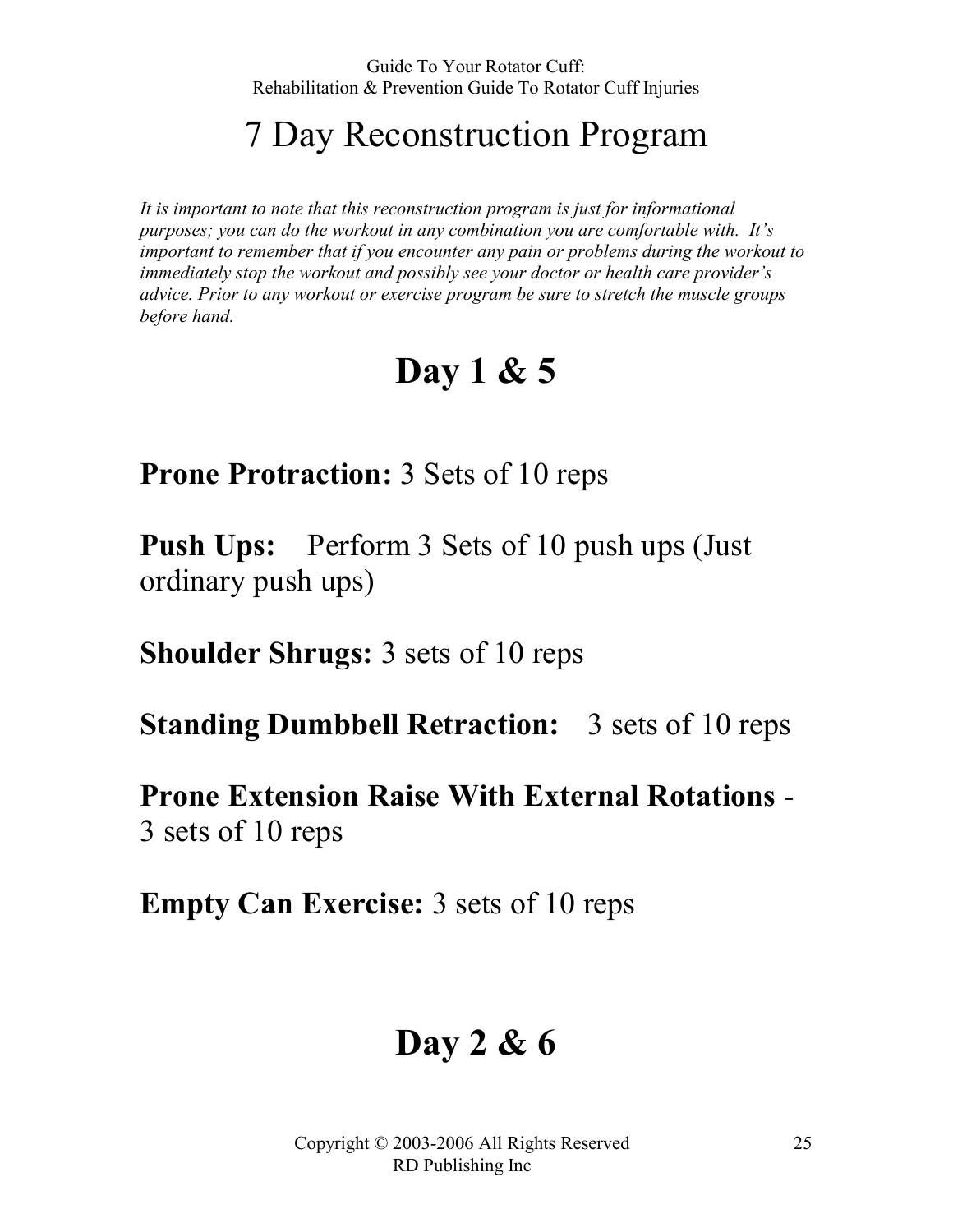DB Punches: 3 sets of 10 reps

Lower Trap Raise: 3 sets of 10 reps

Internal Rotation: 3 sets of 10 reps

External Rotation: 3 sets of 10 reps

Prone Horizontal Abduction Raise: 3 sets of 10 reps

Horizontal Abduction: 3 sets of 10 reps

### Day 3 & 7

Internal Rotation: 3 sets of 10 reps

External Rotation: 3 sets of 10 reps

DB Punches: 3 sets of 10 reps

Push Ups: Perform 3 Sets of 10 push ups (Just ordinary push ups)

Shoulder Shrugs: 3 sets of 10 reps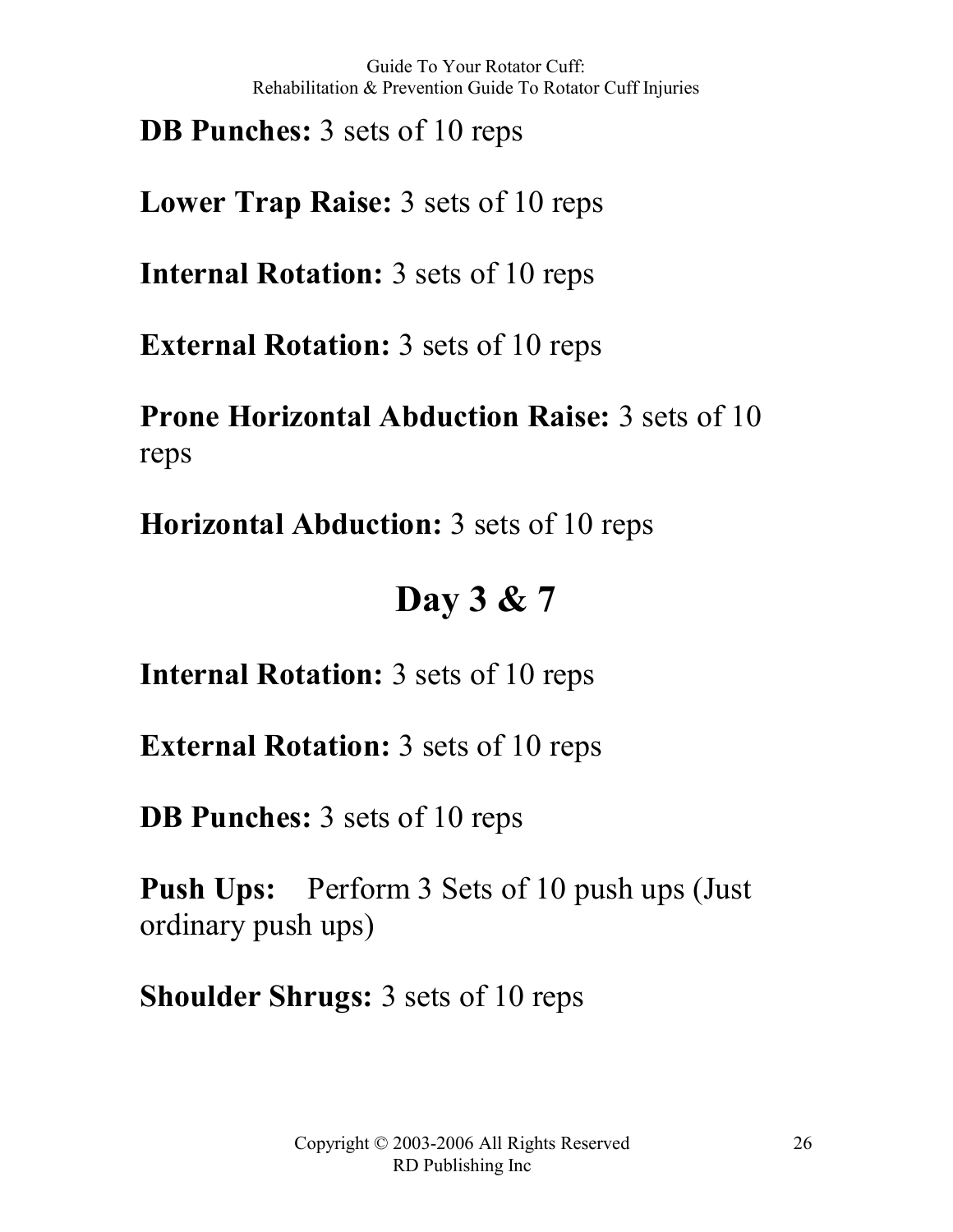# Day 4

Rest day. Do not perform any of the routines. You can, however, work on push ups or cardio at this point.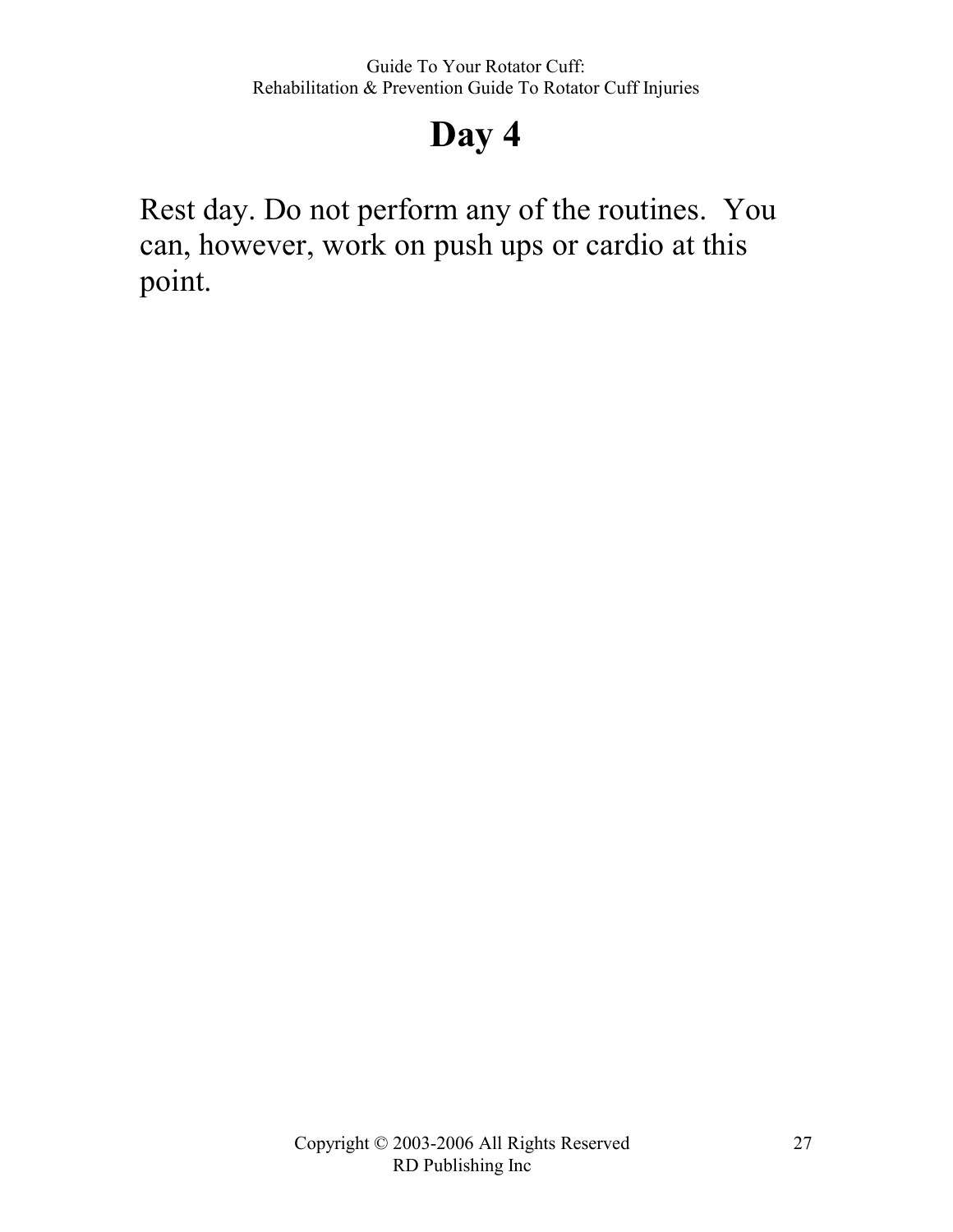### **Demonstrations**

### DB Punches



### Lower Trap Raise



# Internal Rotation (Using Theraband)



(External rotation same but with other arm)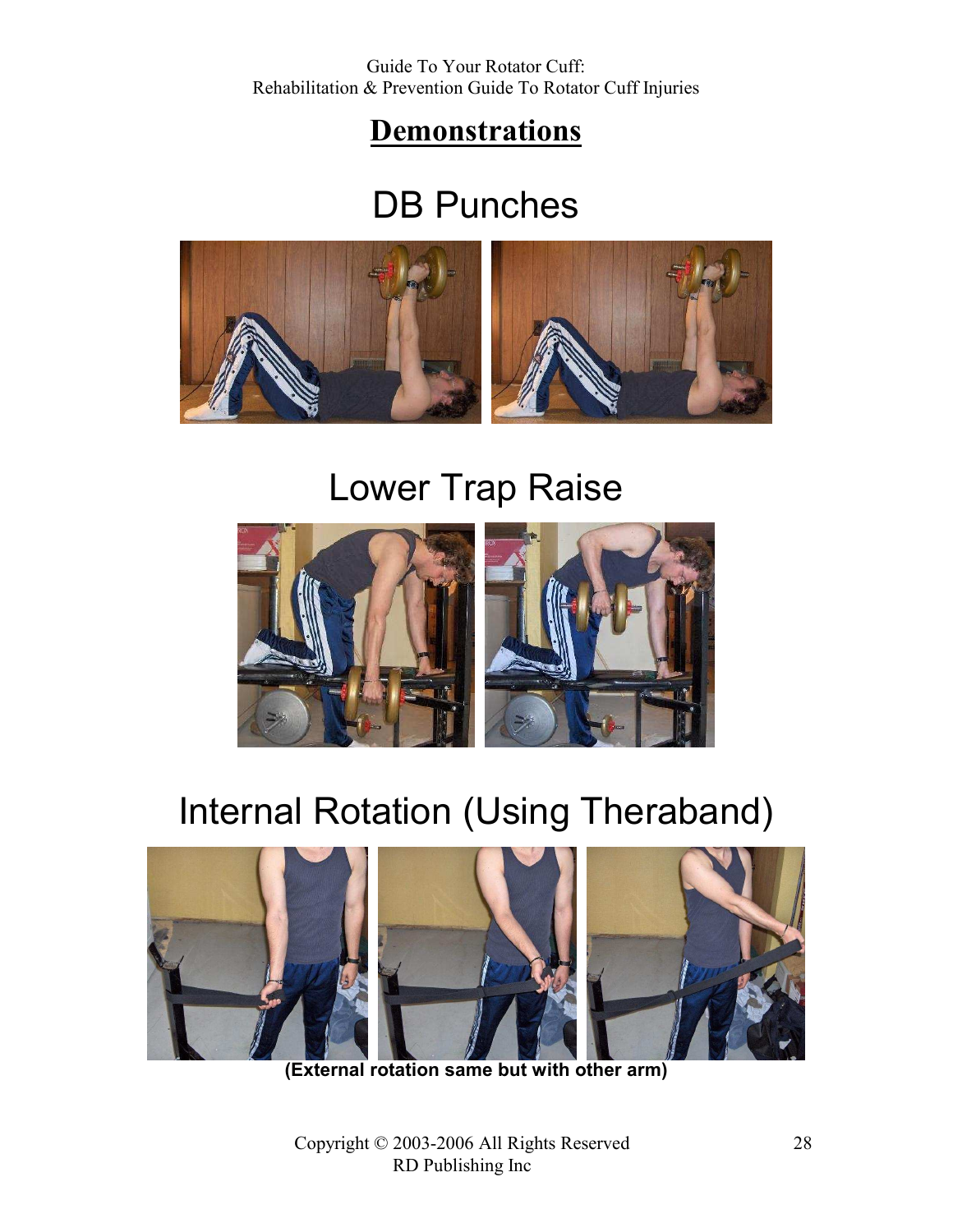# Internal Rotation Using a Dumbbell



# External Rotation Using a Dumbbell



# Prone Horizontal Abduction Raise



# Horizontal Abduction Using Theraband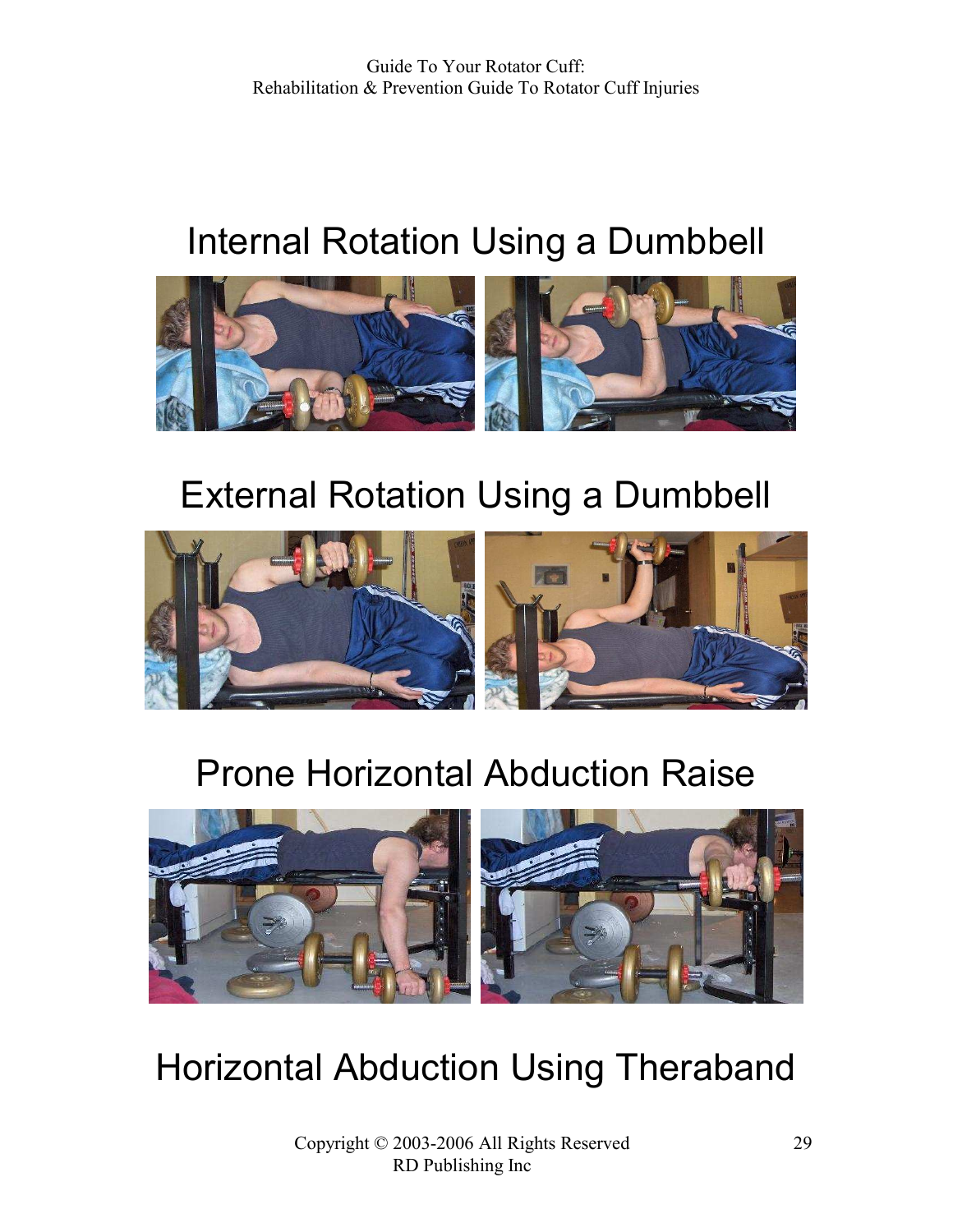Guide To Your Rotator Cuff: Rehabilitation & Prevention Guide To Rotator Cuff Injuries



### Prone Protraction



## Shoulder Shrugs using Dumbbell